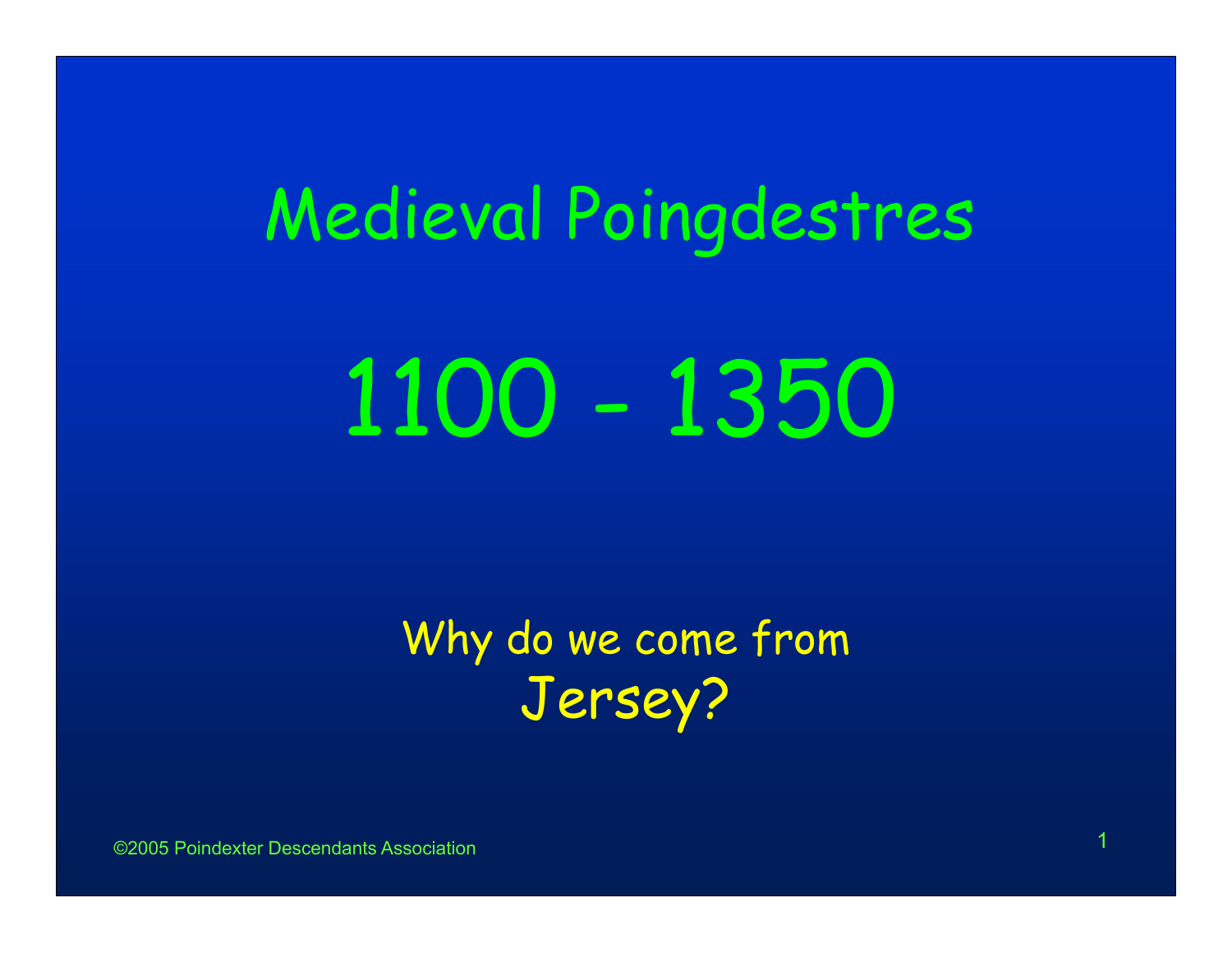### Historical Events

- What are the historical events that could have affected our ancestors appearance in Jersey?
	- Relations between Dukes and Kings:
		- Duchy of Normandie and France
		- Duchy of Normandie and England
		- Monarchies of England and France
	- Crusades
	- Other?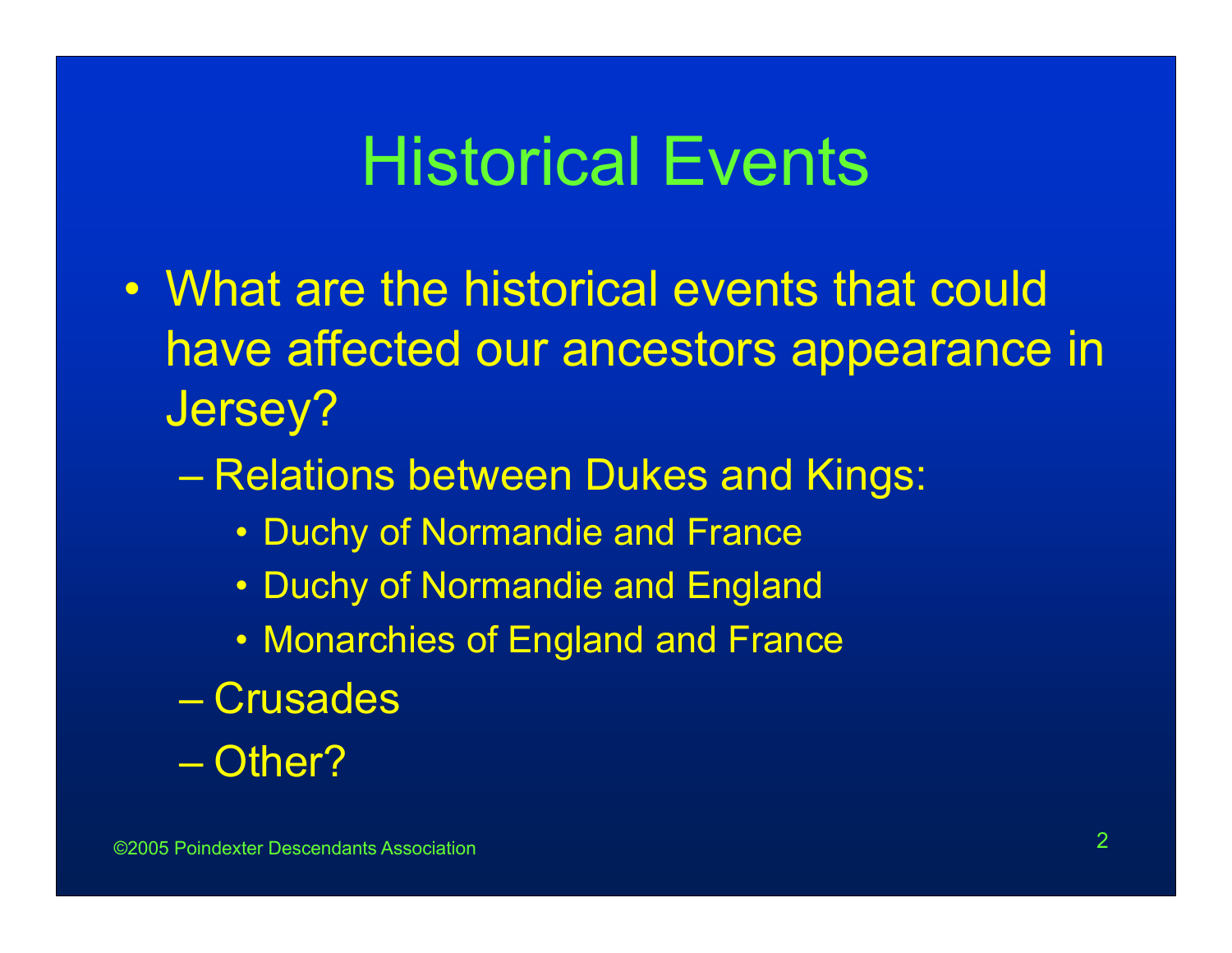

Kings

•1066-1087 William l •1087-1100 William ll •1100-1135 Henry l •1135-1154 Stephen •1154-1189 Henry ll •1189-1199 Richard•1199-1216 John•1216-1272 Henry lll •1272-1307 Edward l •1307-1327 Edward ll

en.wikipedia.org/wiki/List\_of\_English\_monarchs#House\_of\_Plantagenet

•1060-1108 Philip l

•1108-1137 Louis Vl •1137-1180 Louis Vll •1180-1223 Philip ll •1123-1226 Louis Vlll

•1226-1270 Louis lX•1270-1285 Philip lll •1285-1314 Philip lV •1314-1316 Louis X

en.wikipedia.org/wiki/Kings\_of\_France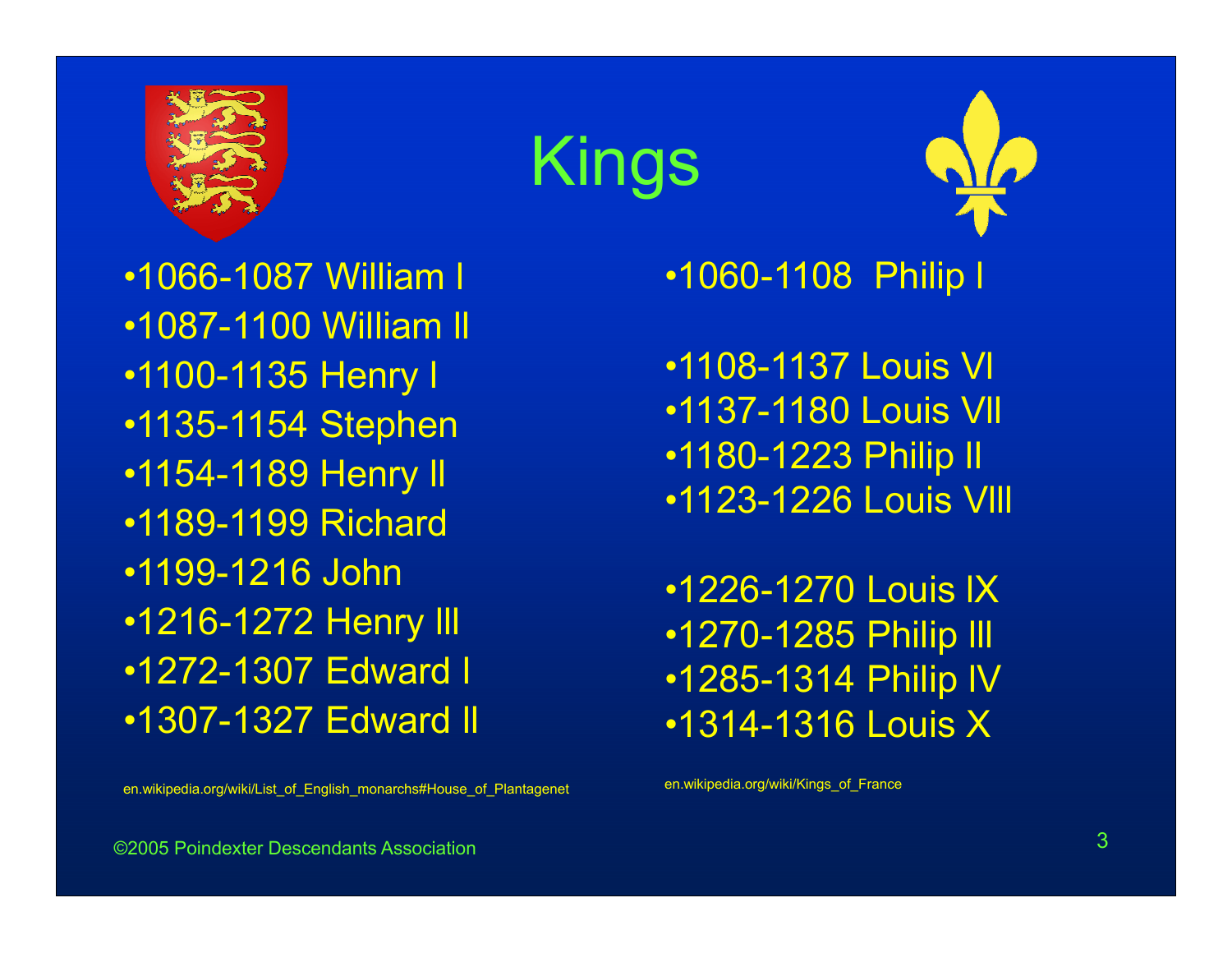### Wars of the Period

- $\bullet$  1100's: Civil War between two cousins for the thrown of England :
	- Charles Constantinopolis Empress Matilda (formerly married to Henry V Holy Roman Emperor) and granddaughter of William the Conqueror
	- Stephen of Blois, Count of Boulogne, grandson of William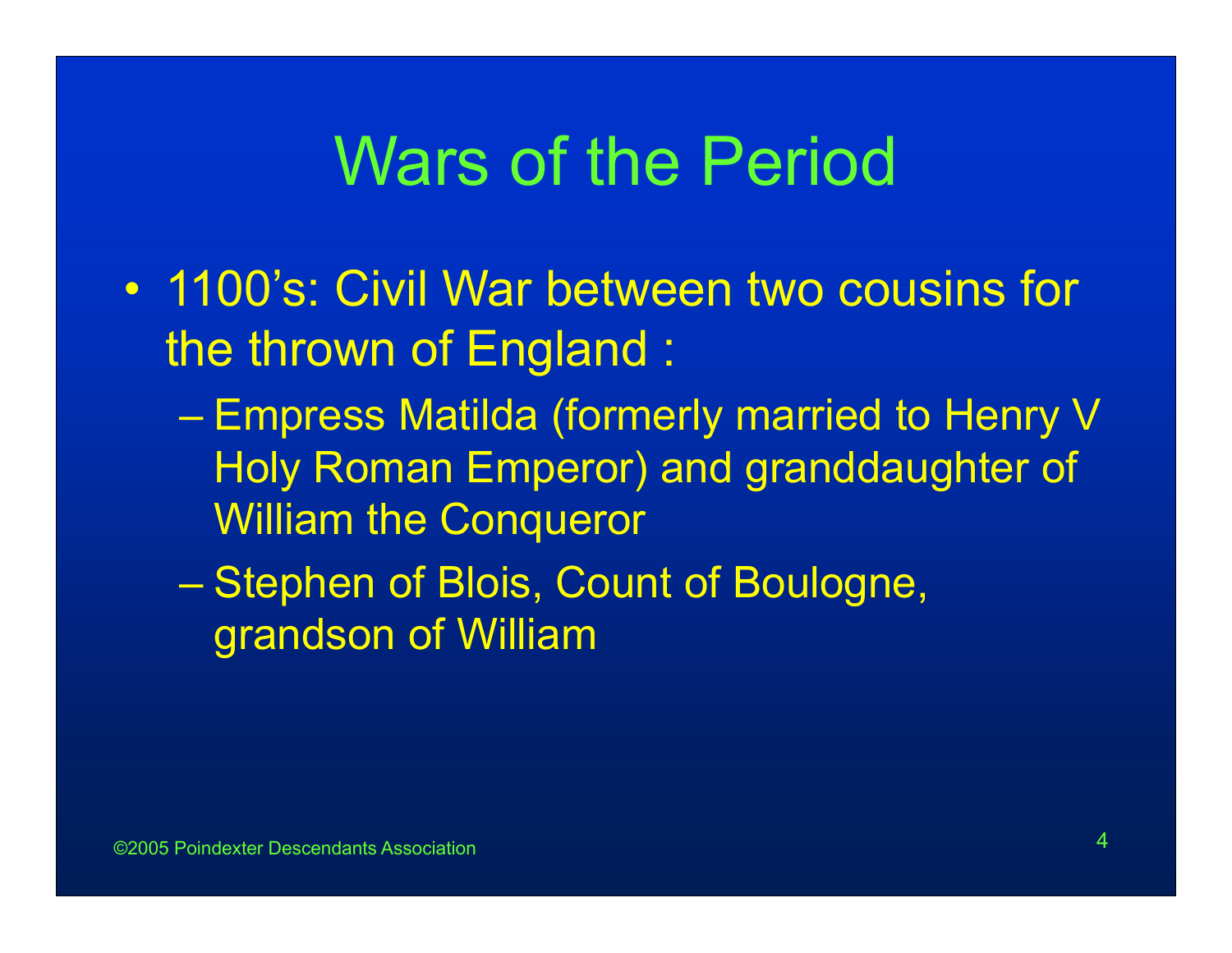### Wars of the Period

#### $\bullet$ 1242: Saintonge War

- $\mathcal{L}_{\mathcal{A}}$  , and the set of the set of the set of the set of the set of the set of the set of the set of the set of the set of the set of the set of the set of the set of the set of the set of the set of the set of th a feudal dynastic encounter that occurred in 1242 between forces of Louis IX of France and those of Henry III of England
- Throughout this period, any skirmishes between French and English monarchs with English attempts to win back Normandie and other territories lost by King John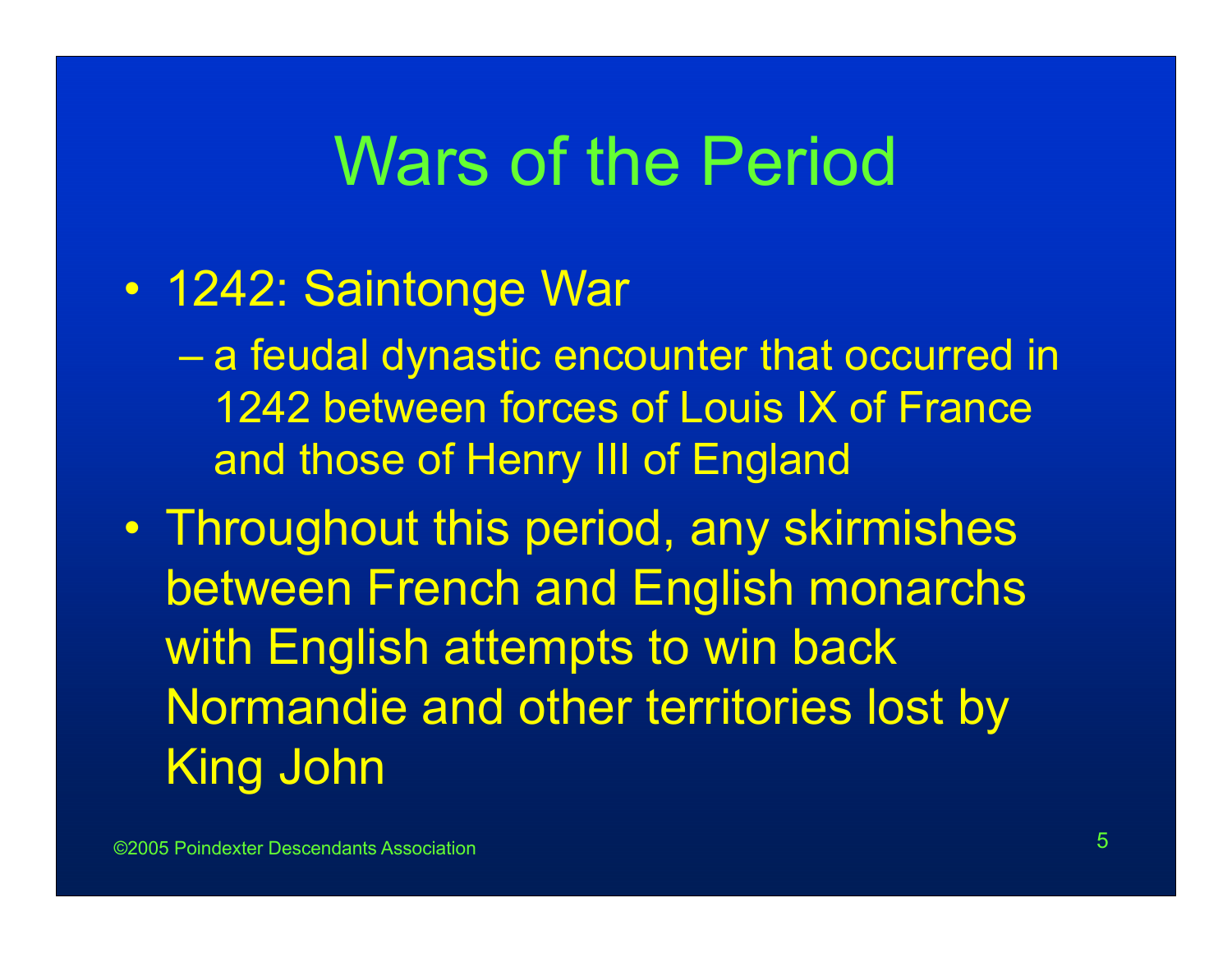### **Crusades**

- First Crusade 1095-1099
- Second Crusade 1147-1149
- •Third Crusade 1187-1192
- $\bullet$ Fourth Crusade 1202-1204
- Fifth Crusade 1217-1221
- Sixth Crusade 1228-1229
- Seventh Crusade 1248-1254
- $\bullet$ Eighth Crusade 1270
- •Ninth Crusade 1271-1272

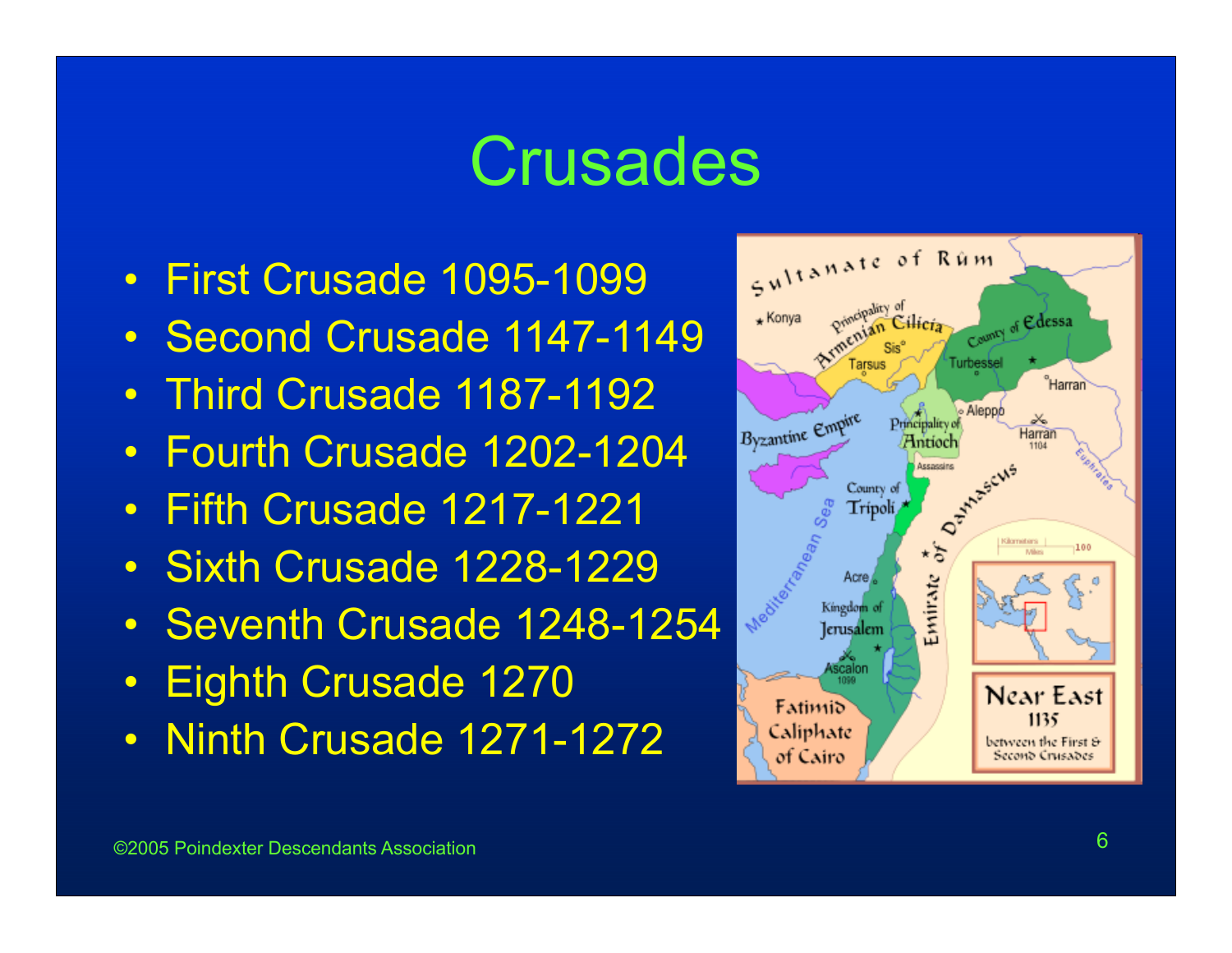## Other Important Dates



1066: Battle of Hastings 1069-1135: Reign of King Henry l 1154-1189: Reign of King Henry II 1199-1216: Reign of King John 1204: Loss of Normandy 1216-1272: Reign of King Henry III 1307: Friday, October 13th



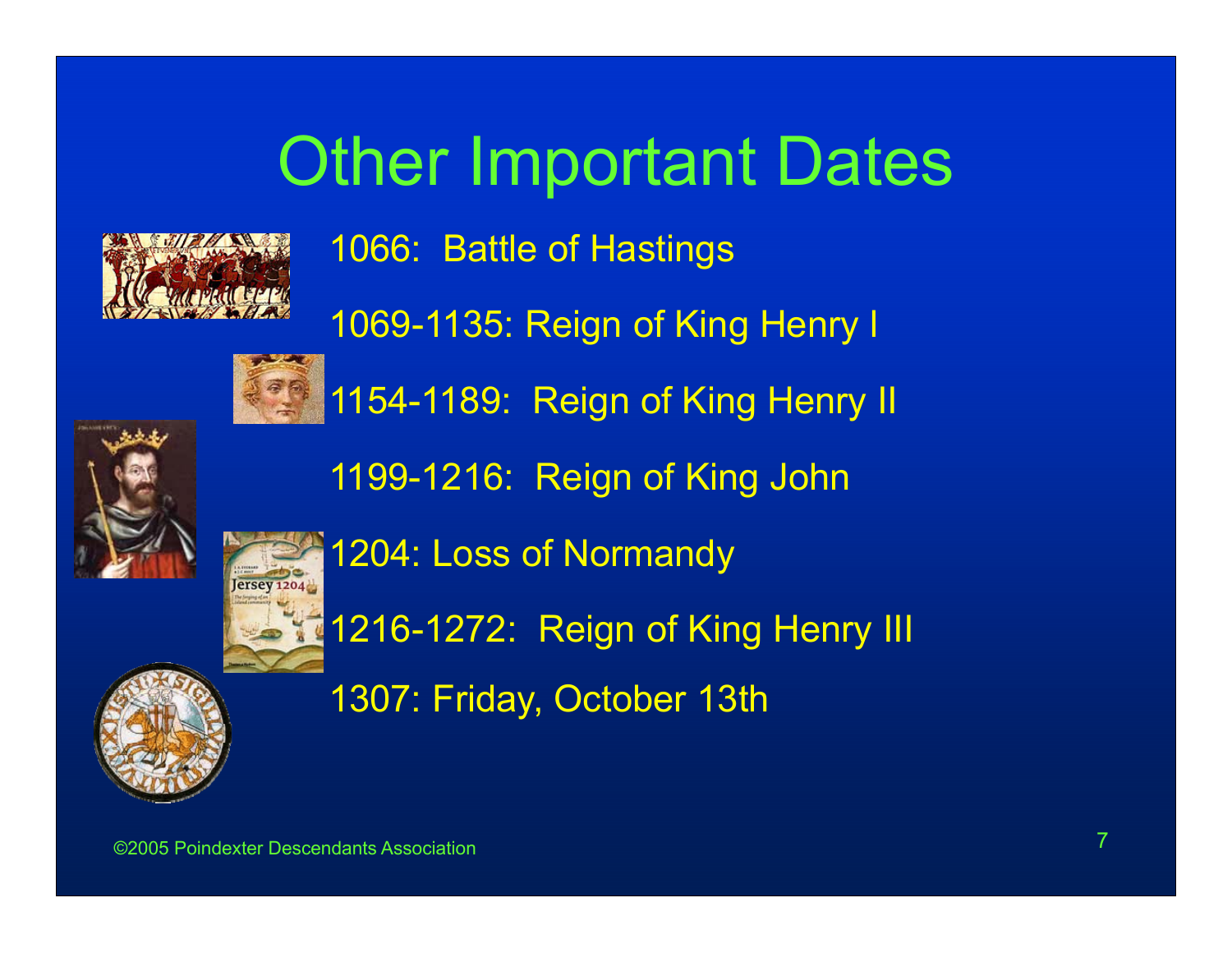- Henry ll, first Plantagenet king, 1154-89.
- $\bullet$  Inheritance and marriage, rules lands shown in red, from Scotland to Gascony.
- Yellow & green areas ruled by Capetian King of France, Philip ll, 1180-1223.

Map from Fordham University www.fordham.edu/halsall/maps/1174angev.jpg

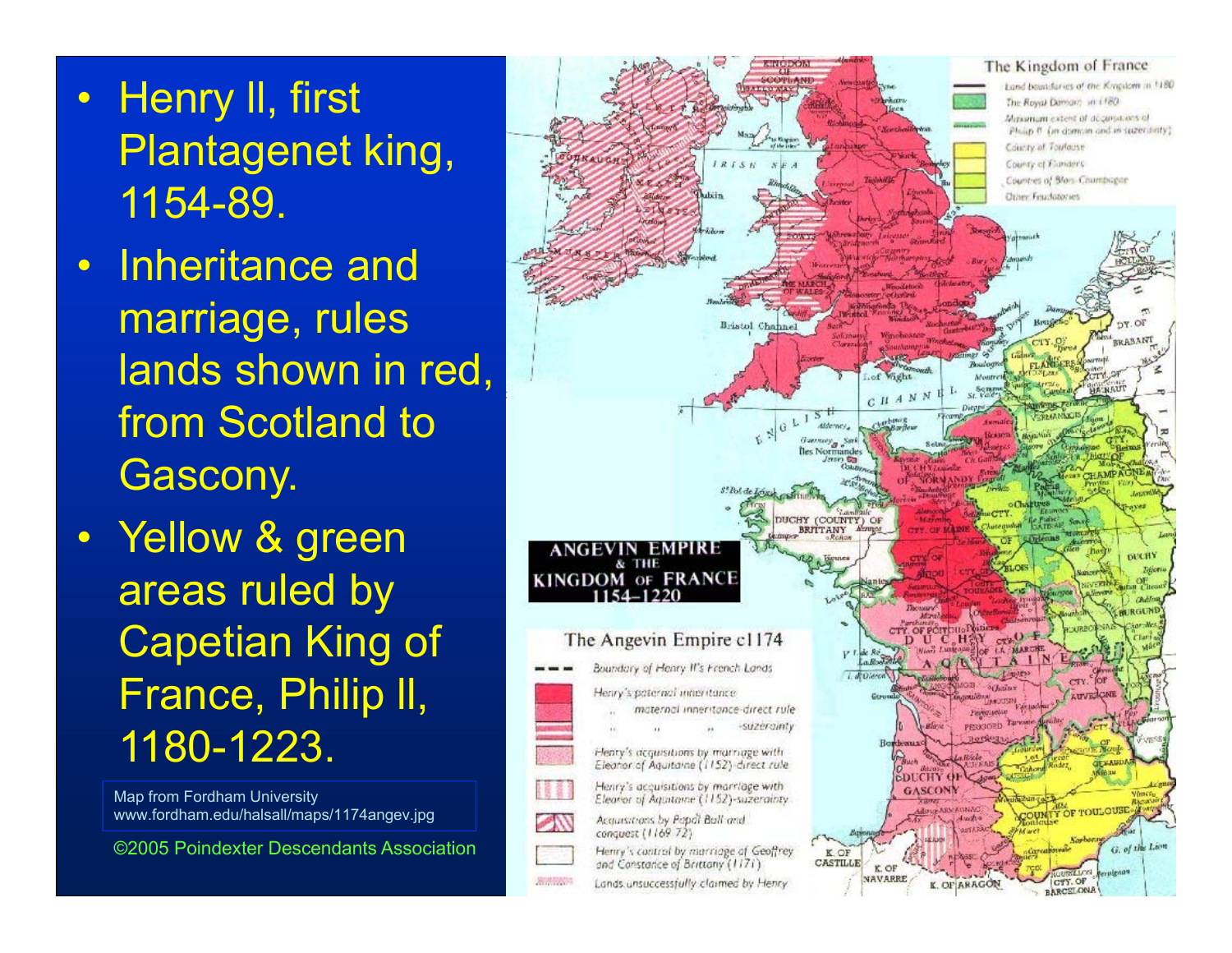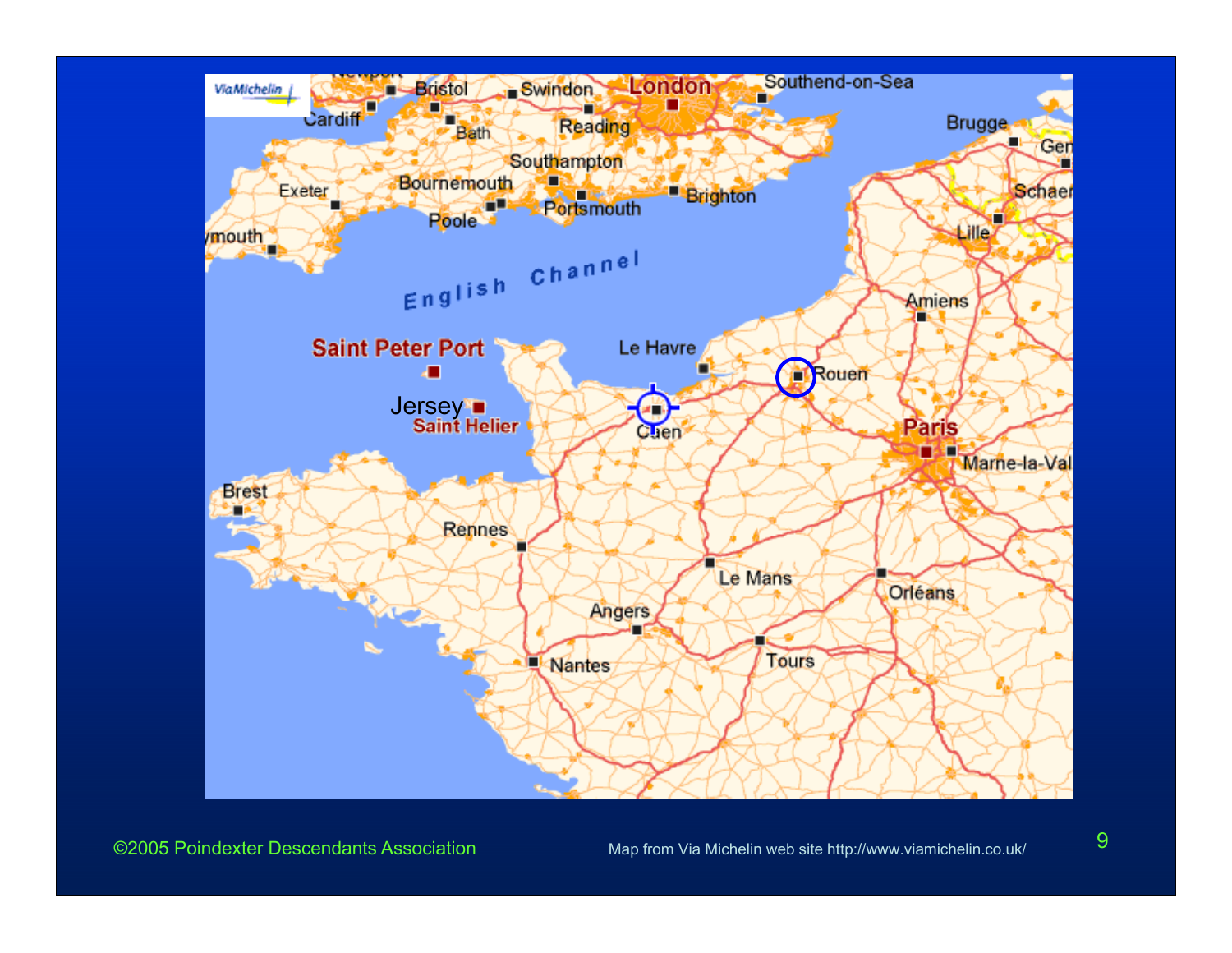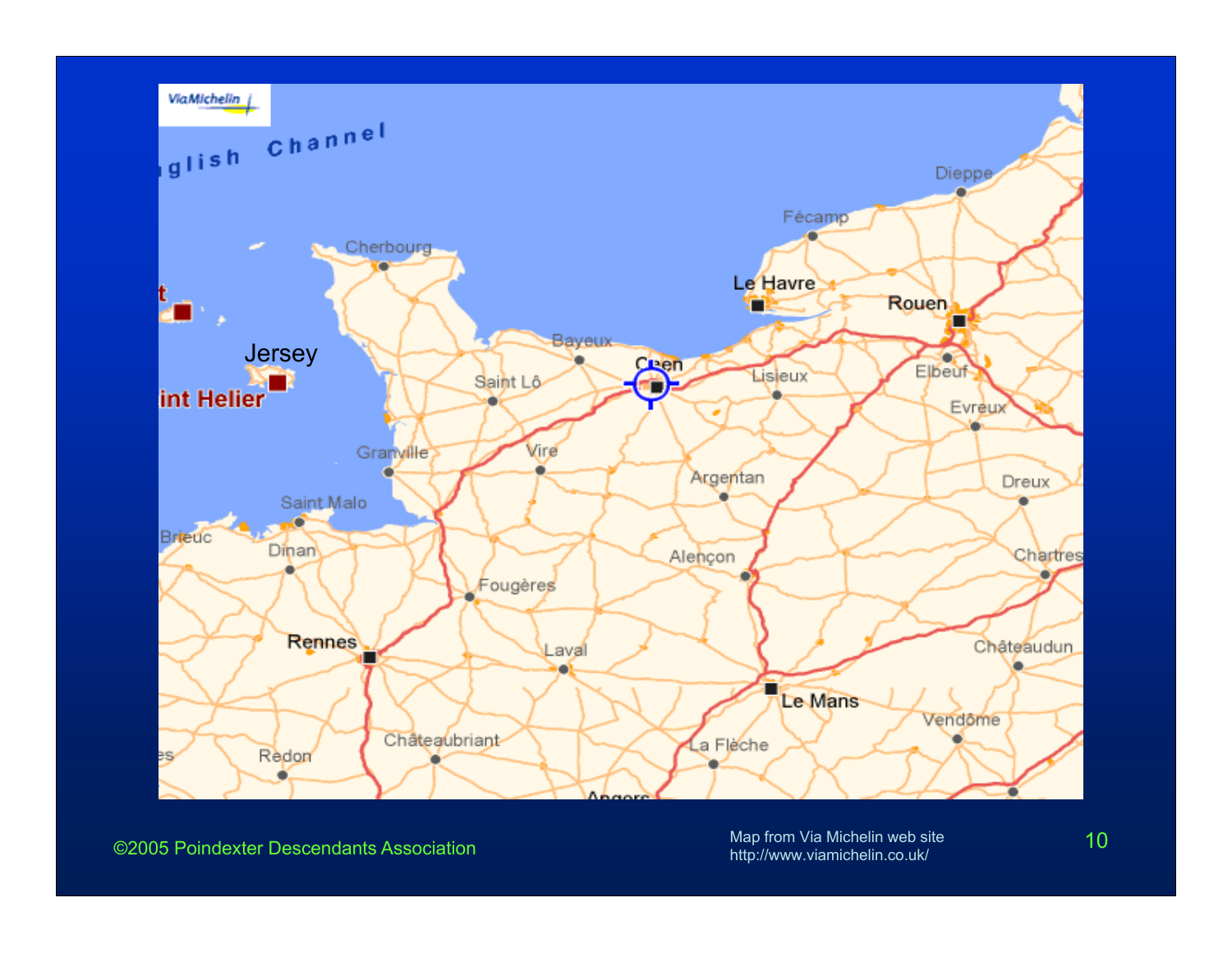

©2005 Poindexter Descendants Association

Map from Via Michelin web site 11 http://www.viamichelin.co.uk/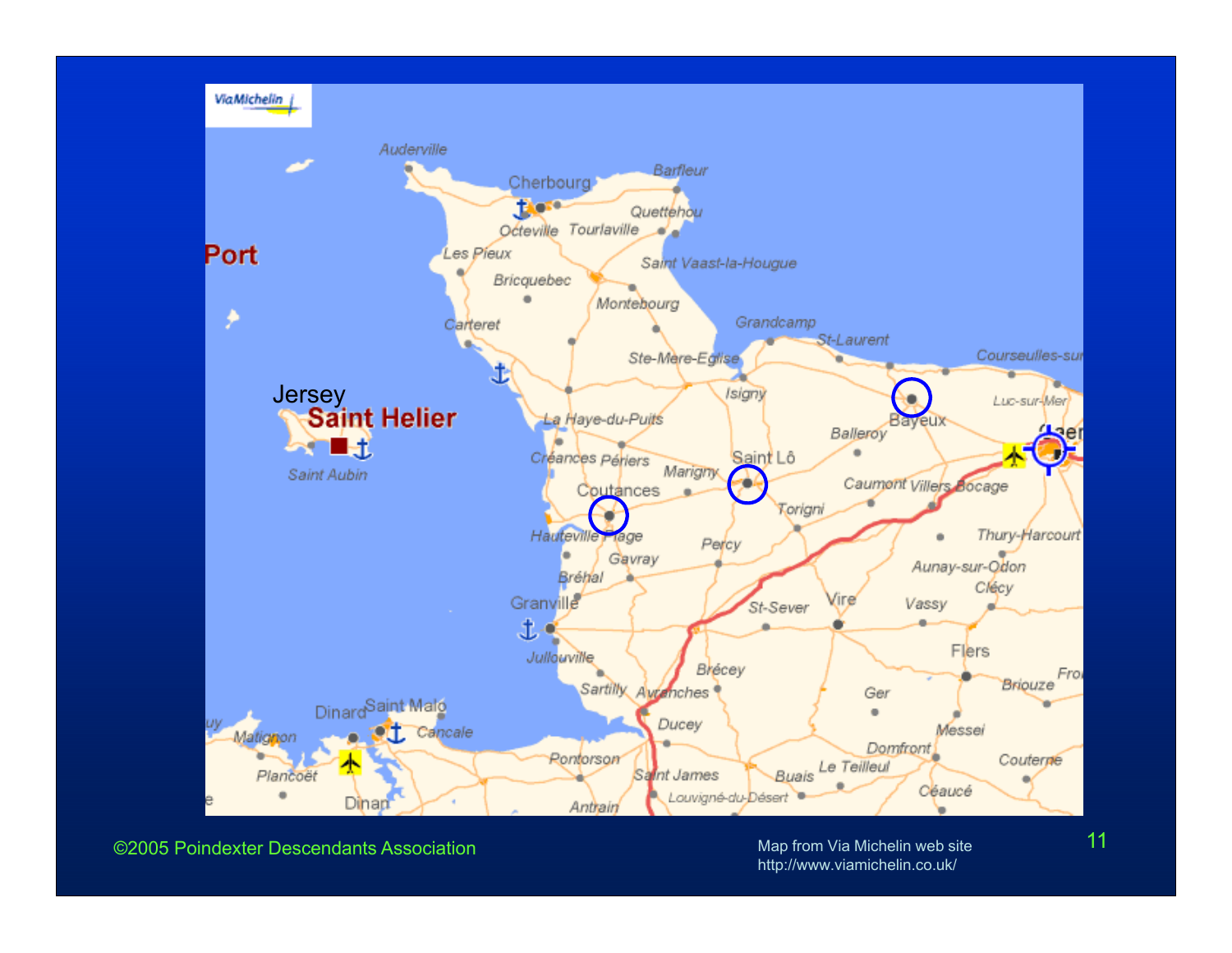### French Aristocratic PracticesPatrimony in Medieval Normandy

- Patrimony
	- $\mathcal{L}_{\mathcal{A}}$  , and the set of the set of the set of the set of the set of the set of the set of the set of the set of the set of the set of the set of the set of the set of the set of the set of the set of the set of th land obtained by inheritance
	- Charles Constantinopolis passed undivided to the eldest son
- $\bullet$  Other Lands
	- (conquered, acquired by marriage, etc.)
		- Charles Constantinopolis Divided among younger sons
	- Provided for daughters as part of a dowry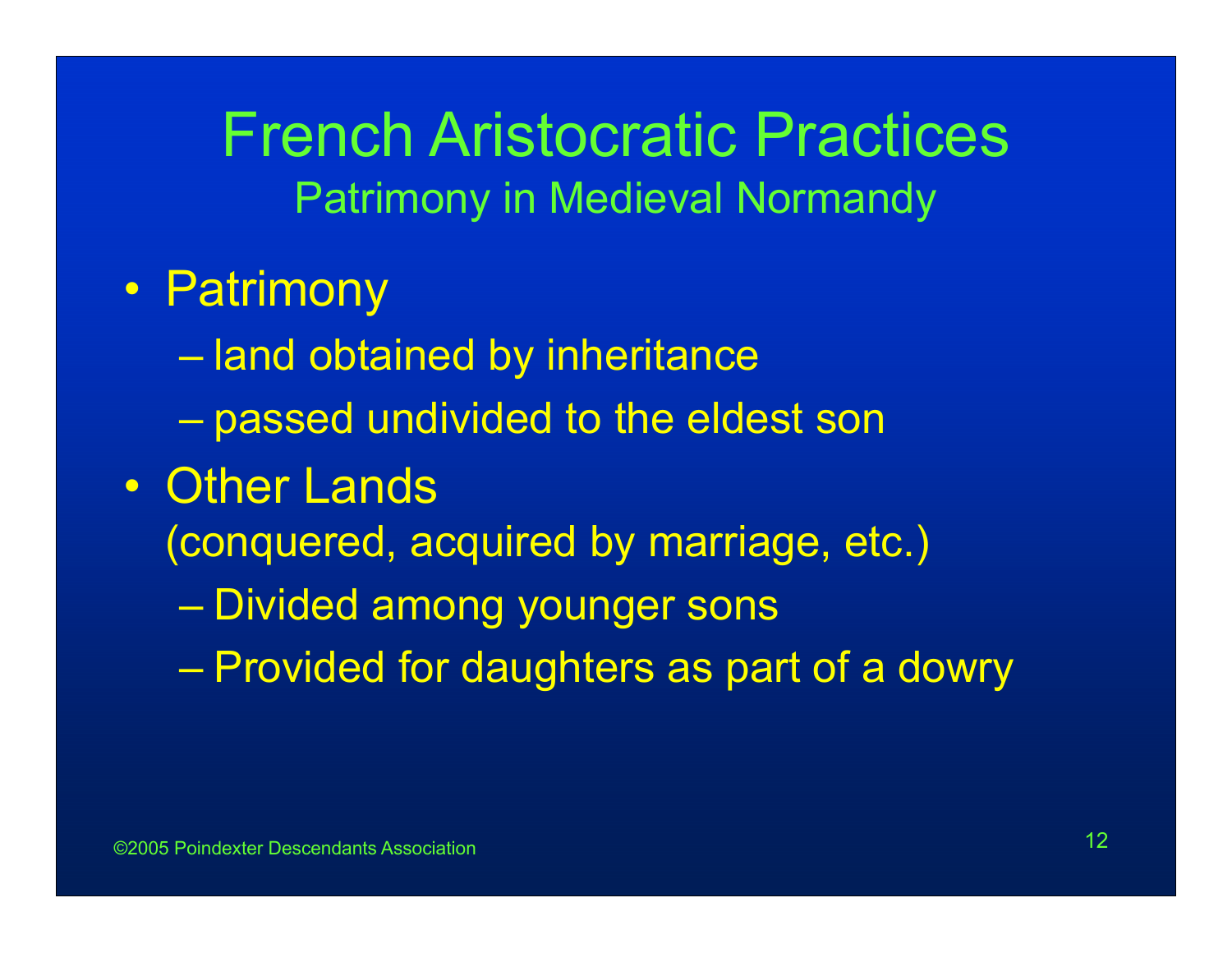French Aristocratic PracticesPatrimony in Medieval Normandy

As a way to maintain loyalty to the king, his sons are given overlordship (suzerainty) of the lands they will inherit, so long as they continue to pay tribute to their father, the King.

Also made the king's presence known in these lands.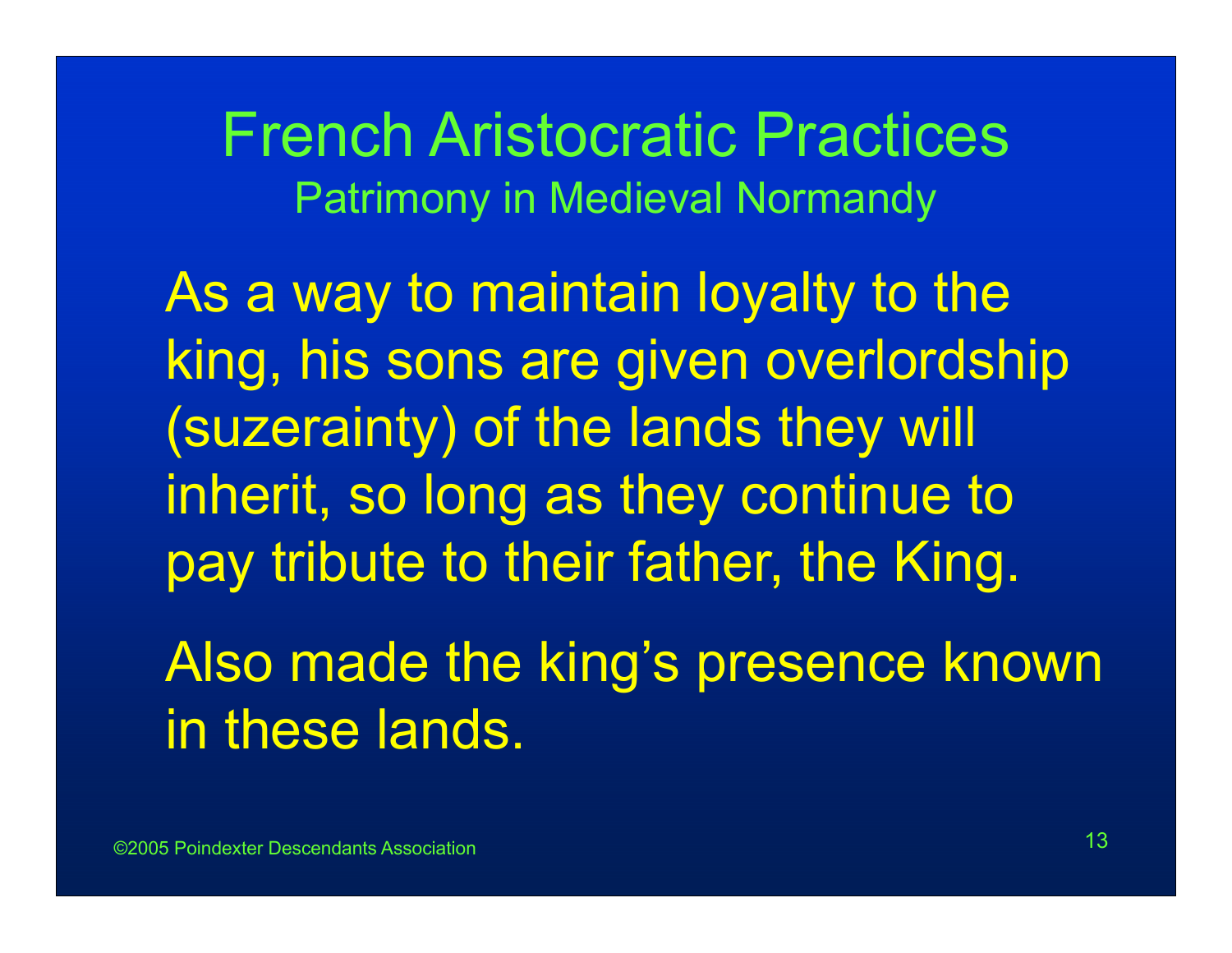# Henry ll

- $\bullet$ Reigns 1154-1189
- $\bullet$  Rules an empire which stretches from Scotland to the Pyrenees
- $\bullet$  Marries Eleanor of Aquitaine
	- Duchess of Aquitaine
	- former Queen of France
- $\bullet$  Has 5 sons
	- William, b.1153 d.1156
	- Henry, b.1155 d.1183
	- Richard, b.1157 d.1199
	- Geoffrey,b.1158 d.1186
	- John, b.1166 d.1216

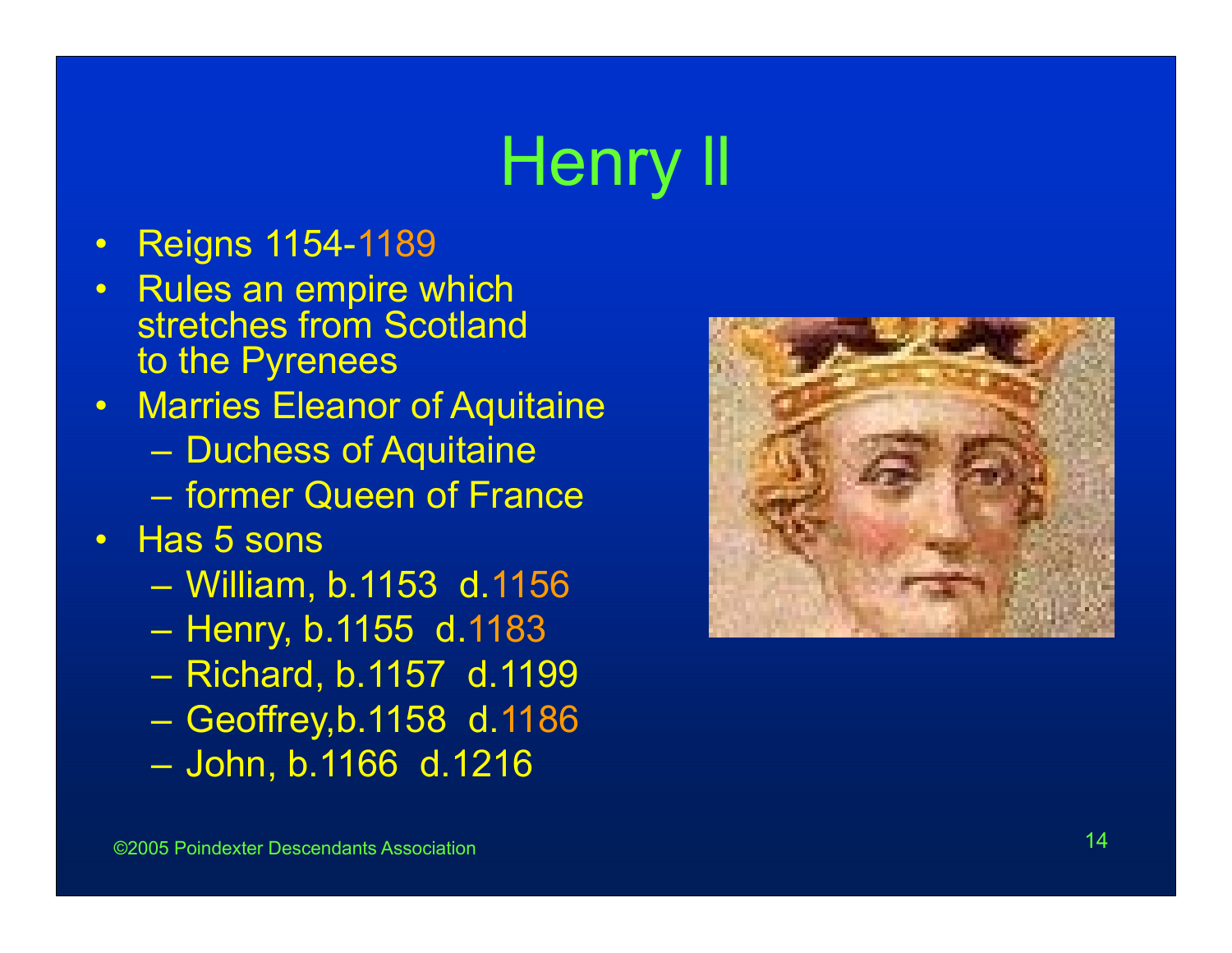### Henry, 'the Young King'

- should inherit under patrimony:
	- England
	- Duchy of Normandy
		- including Jersey
		- and the other Channel Islands
	- County of Anjou
- but he dies as a child and is never king



Henry, the Young King en.wikipedia.org/wiki/Henry\_the\_Young\_King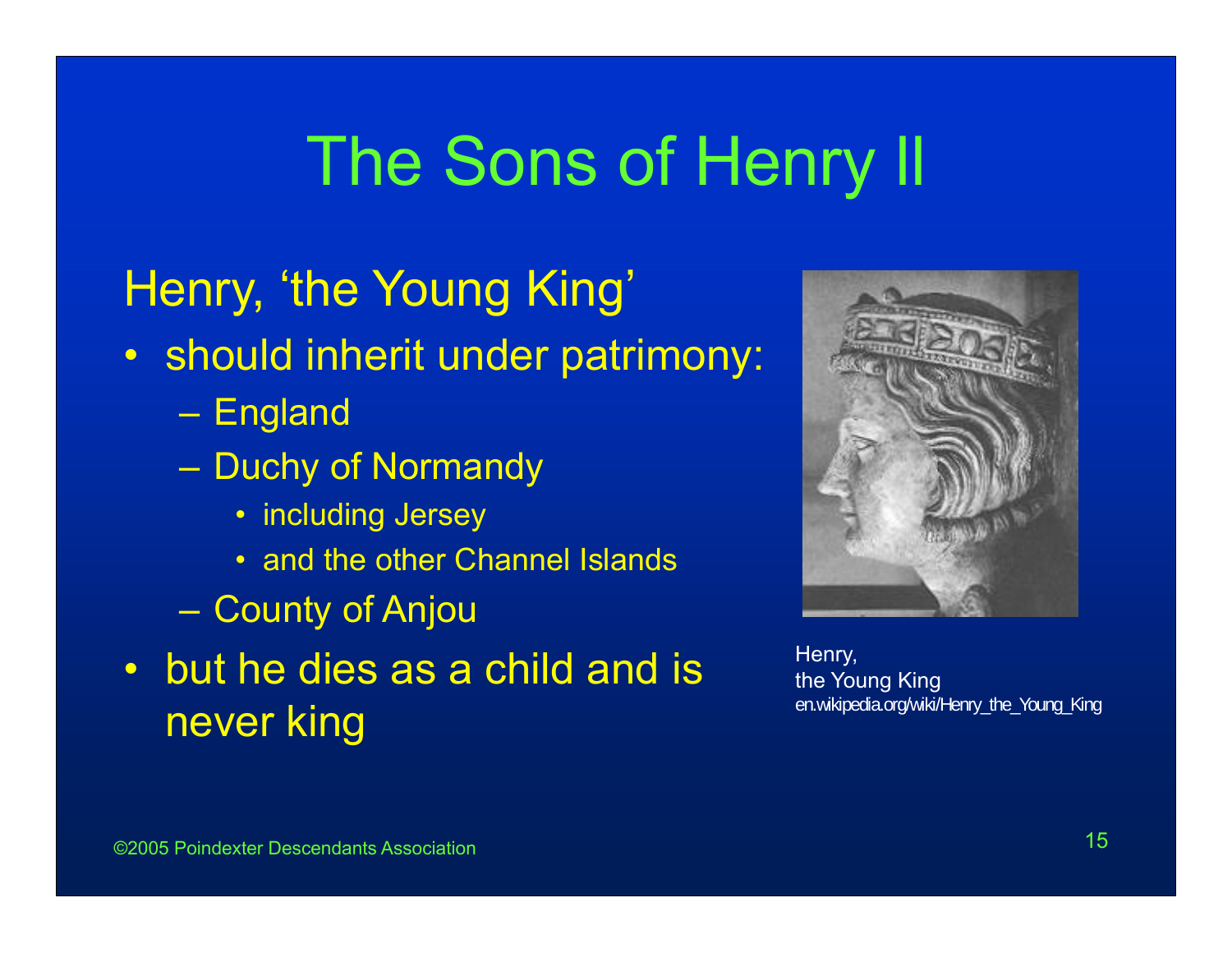#### Richard

- $\bullet$ known as the Lionheart
- $\bullet$ reigns for 10 years: 1189-1199
- $\bullet$  spends much of his reign on **Crusades**
- • receives Duchy of Aquitaine, but also the patrimony of his brother Henry and the other lands of his brother Geoffrey
- $\bullet$ dies without issue **Richard I.** Richard I.



 $\sim$  16  $\,$  16  $\,$  16  $\,$  16  $\,$  16  $\,$  16  $\,$  16  $\,$  16  $\,$  16  $\,$  16  $\,$  16  $\,$  16 (from a 12th century Codex) en.wikipedia.org/wiki/Richard I of England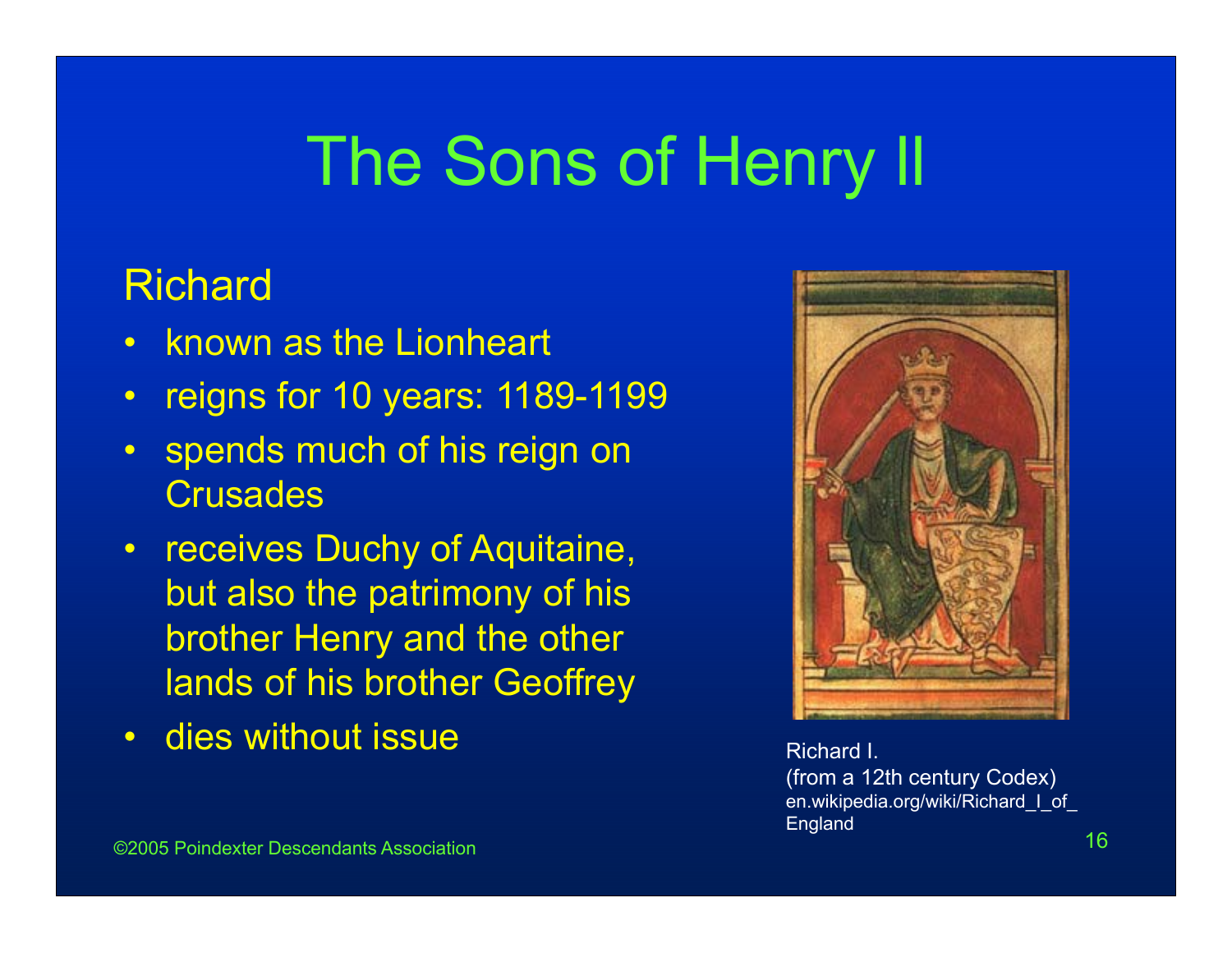#### **Geoffrey**

- •becomes Duke of Brittany through marriage
- $\bullet$ dies in 1186 (before his father)
- $\bullet$ Brittany thus becomes part of Henry II's lands
- $\bullet$ Geoffrey never becomes King
- his one son dies unexpectedly in 1203 during a hunting expedition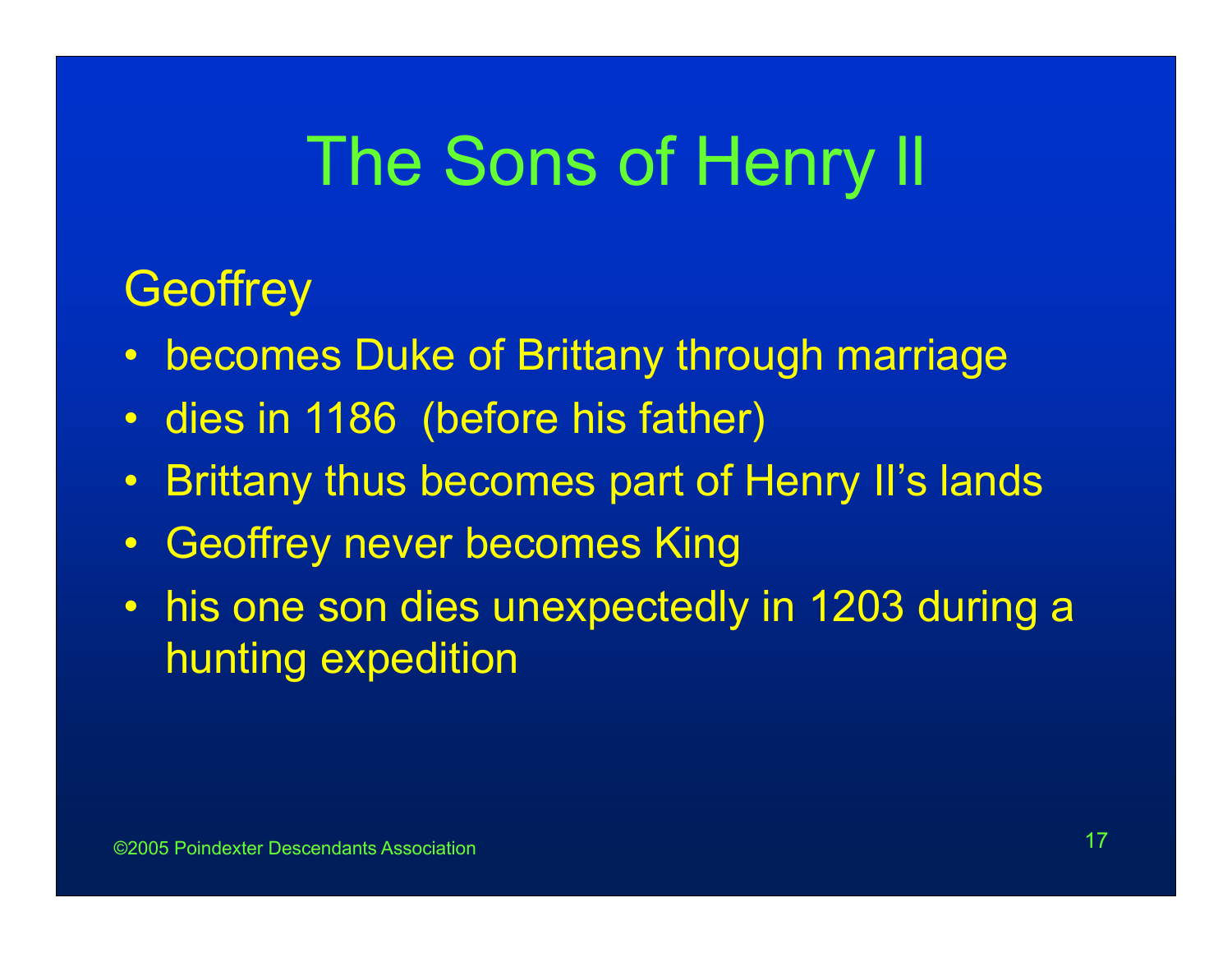#### John

- $\bullet$ reigns for 17 years: 1199-1216
- • inherits the entire empire of Henry II as the last living heir
- • doesn't trust others and others don't trust him
- •looses Normandy in 1204
- $\bullet$  Channel Islands remain loyal to John
- $\bullet$  Barron's revolt against John, leadng to Magna Carta in 1215



John depicted in *Cassell's History of England* (1902) en.wikipedia.org/wiki/John\_of\_England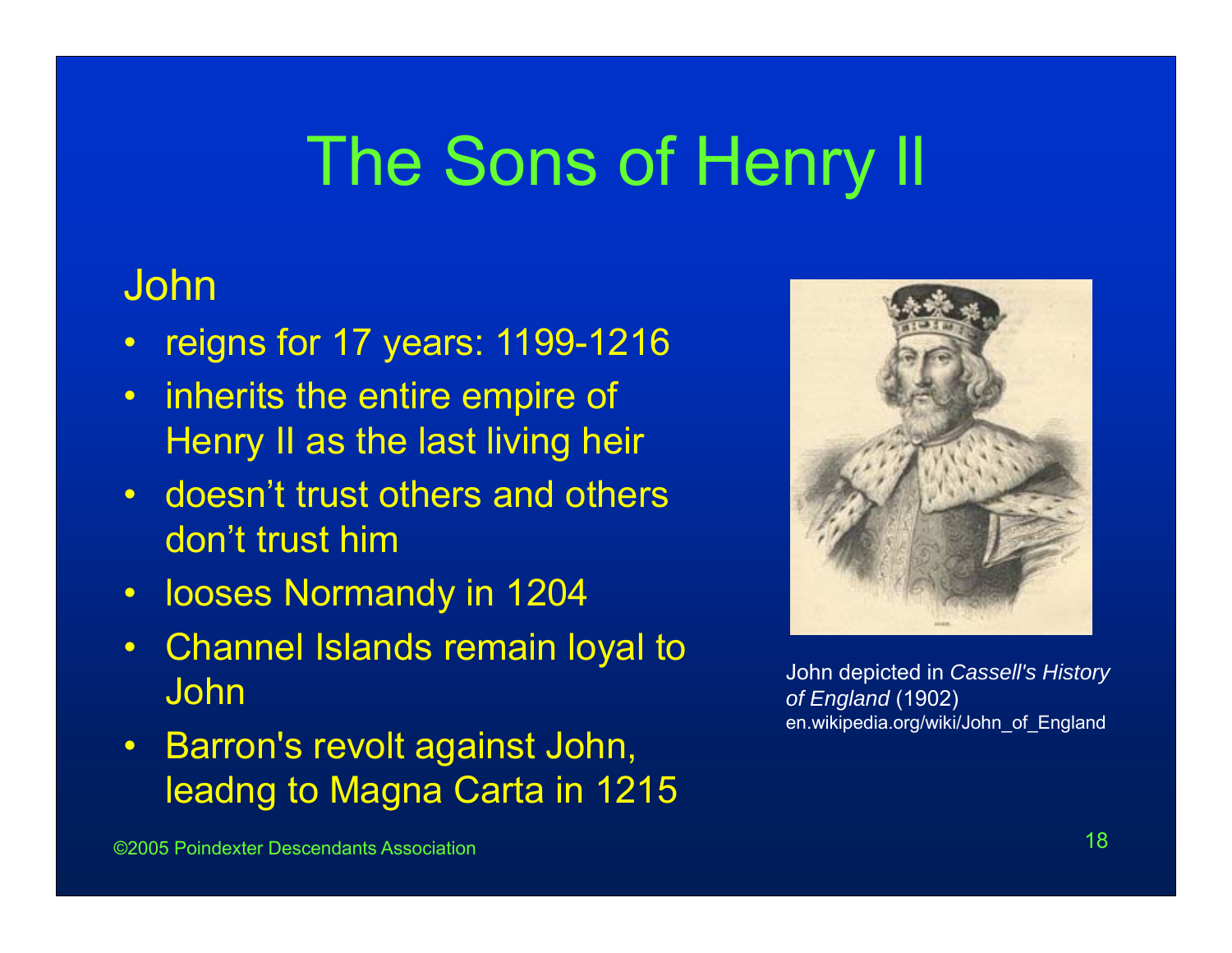### About Jersey

#### From Roman du Rou, c.1160

*Jersey is close to the Cotentin, Where Normandy comes to an end; It is in the sea toward the west andIt belongs to the territory of Normandy.*

Roman du Rue, by Wace, cir. 1160 A.D. Wace was from Jersey and a writer/historian

©2005 Poindexter Descendants Association

n and the contract of the contract of  $\sim$  2004, p. 39  $\sim$  19  $\sim$  19  $\sim$ Quoted inJersey, 1204 By J.A. Everard & J.C. Holt c. 2004, p. 39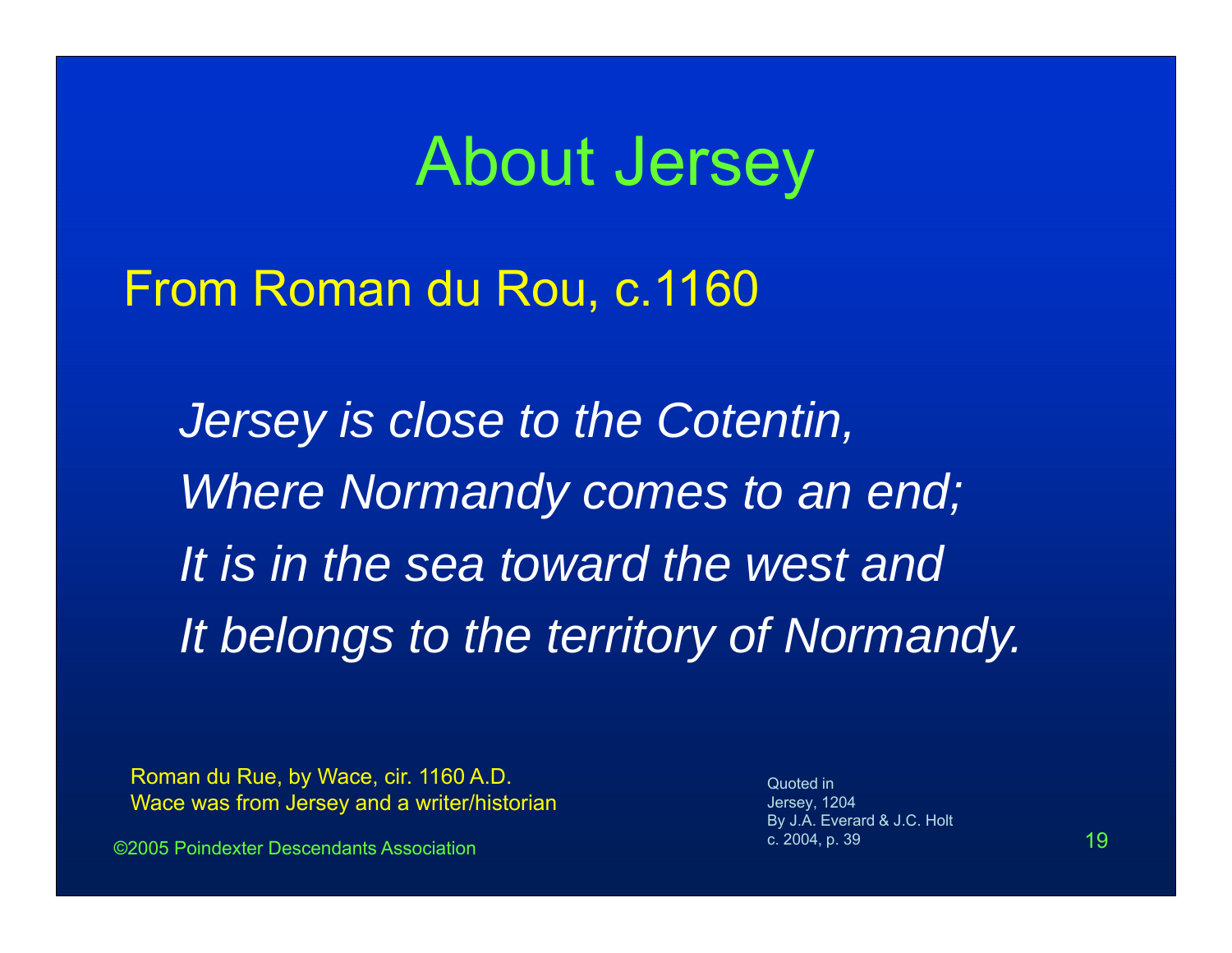# 11<sup>th</sup> and 12<sup>th</sup> Centuries in Jersey

- $\mathbf C$  Jersey is securely part of the Plantagenet Empire at this time
- $\bullet$  Jersey and the Cotenin are tied together politically, economically, religiously and socially
- Norman knights and landowners have property and interests in Jersey
- During Henry II reign there is relative peace and prosperity for Jersey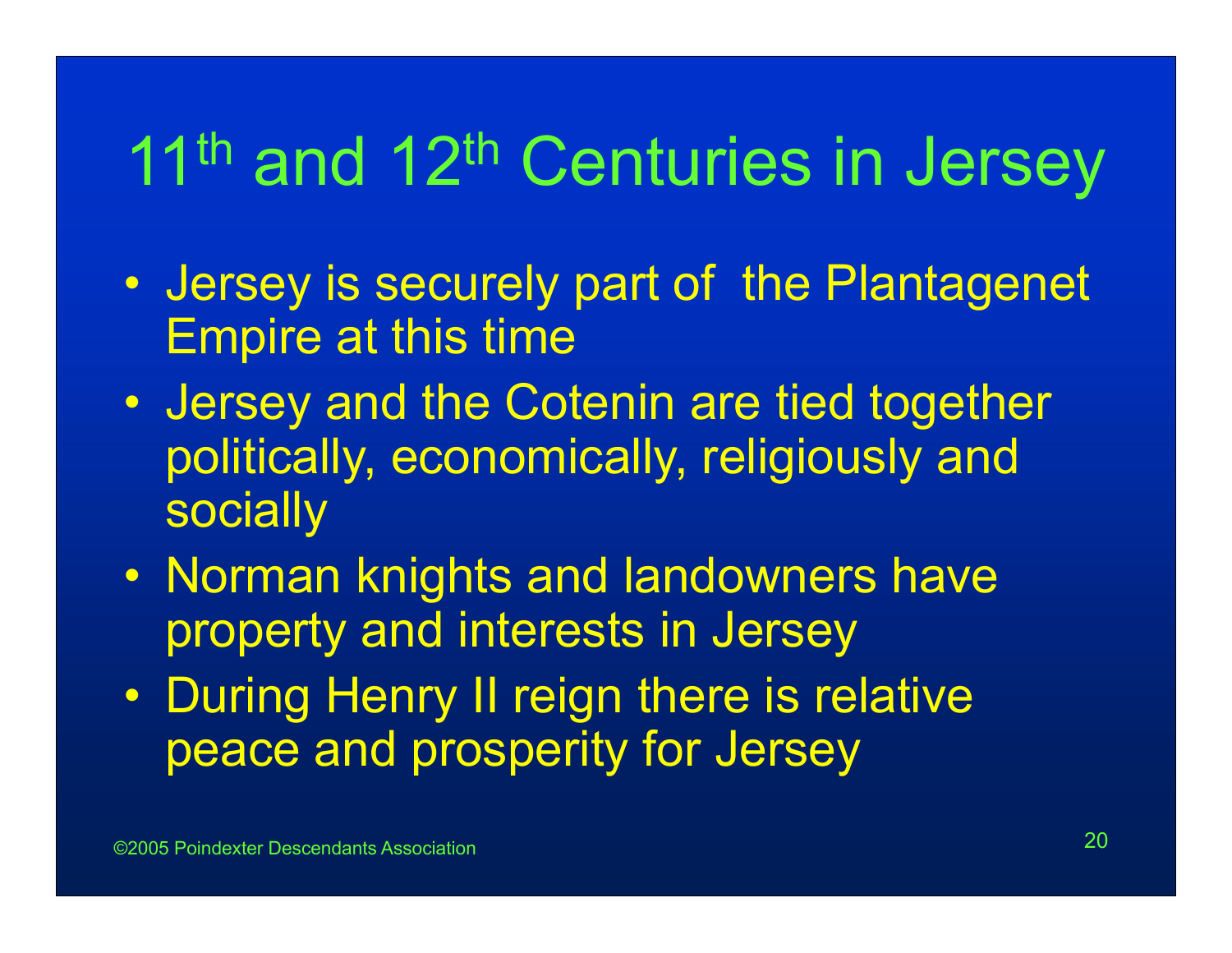# 11<sup>th</sup> and 12<sup>th</sup> Centuries in Jersey

- Henry II respects local custom and does not impose a "foreign" government
- $\bullet$  Normandy is under the control of the Plantagenets, not the Capetians (French royal line)
- $\bullet$  The Capetian rulers of France are weak and do not challenge Henry's authority
- $\bullet$  The people of Jersey have no reason to pay homage to the King of France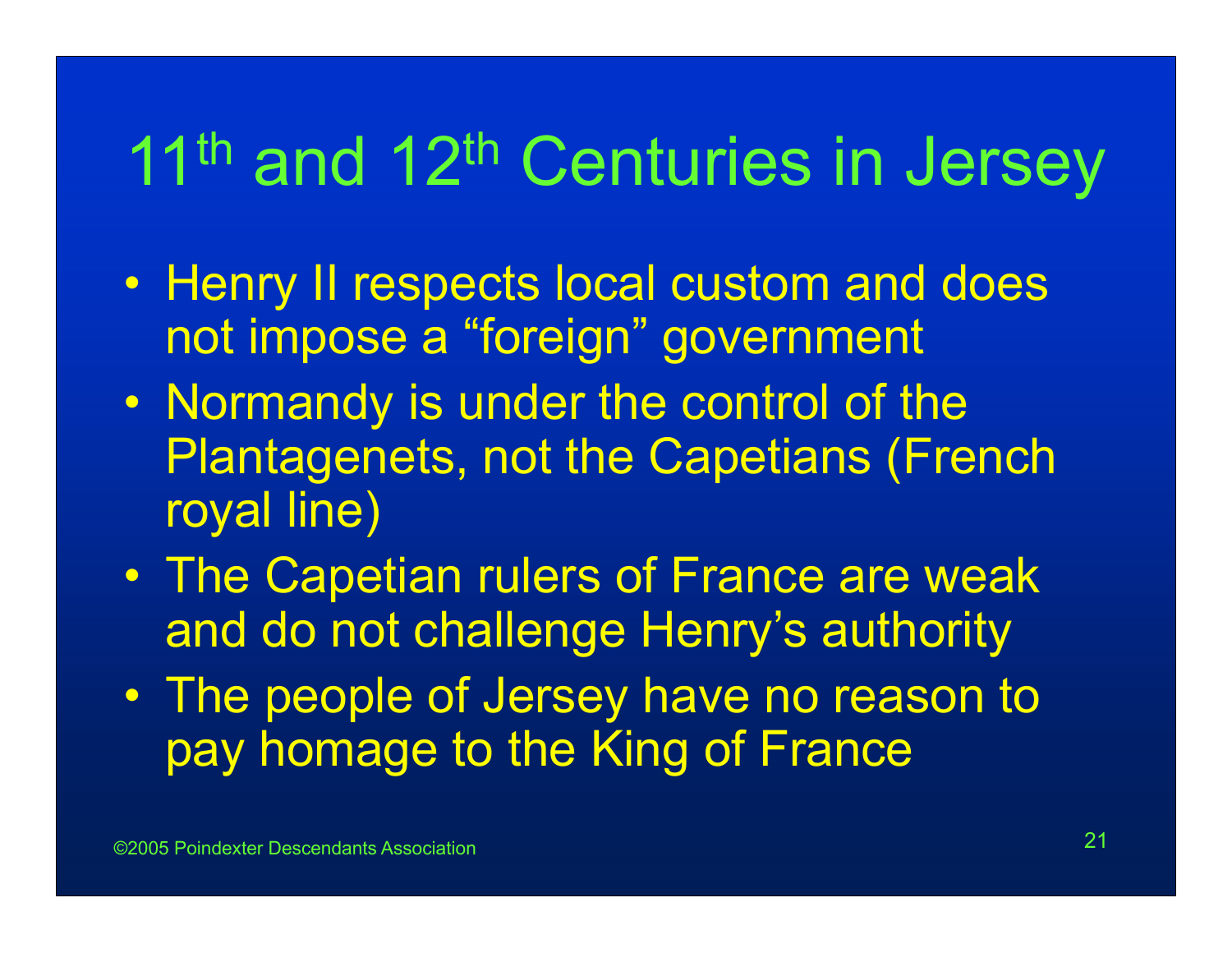### 1204

- $\bullet$ John is not as effective as Henry II
- $\mathbf C$ Capetian rulers gain strength in France
- $\bullet$  Normandy and the Channel Islands are lost in 1204 to the Capetians
- $\bullet$ How did the events of 1204 affect Jersey?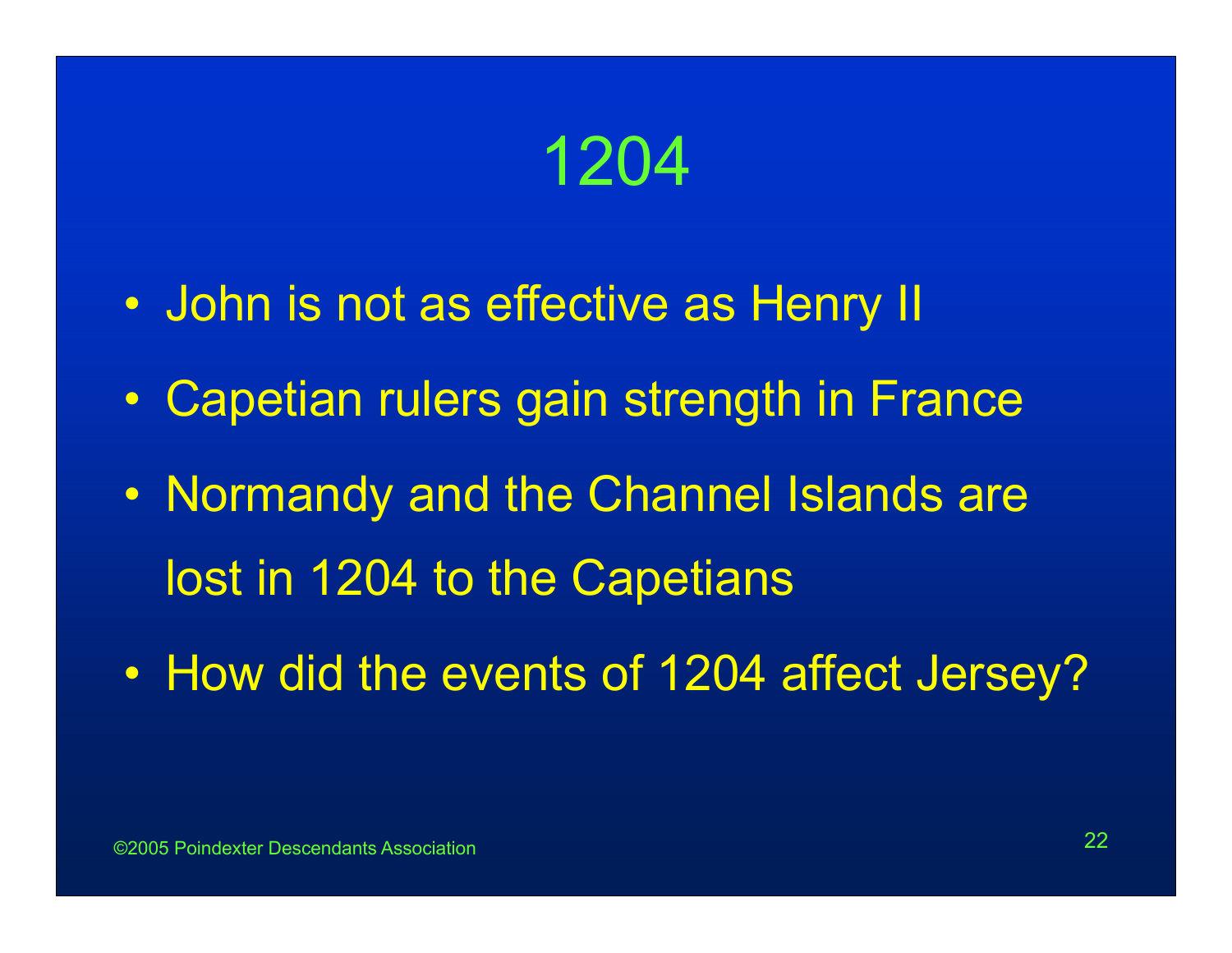### After 1204

When John lost Normandy, Jersey lost its existing pattern of government. Caen was no longer a center of support for Jersey. A new pattern of government had to be established.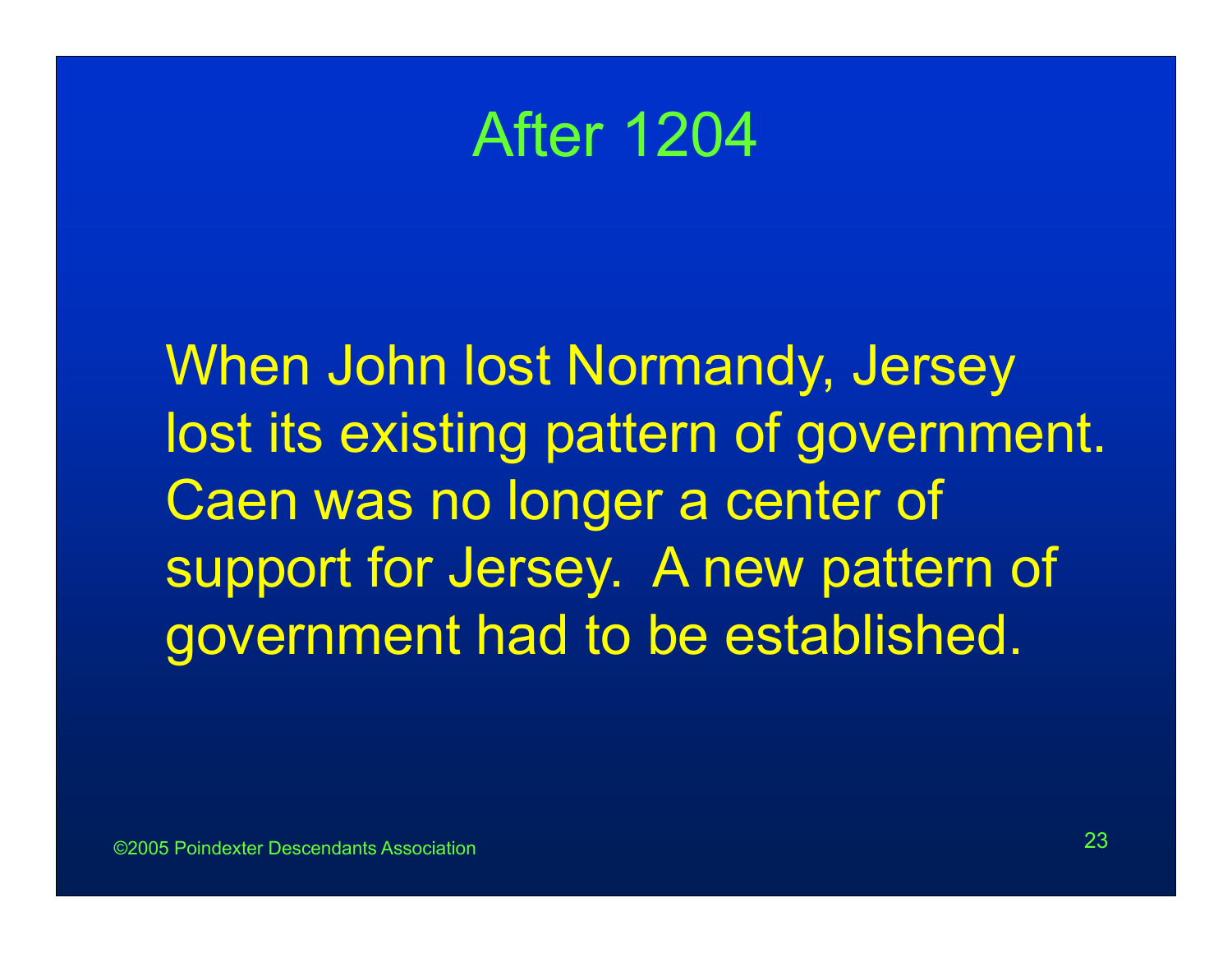### Jersey after 1204

John wants Jersey back

- Works with the locals for support
- Takes first born sons of Jersey landowners hostage to force loyalty
- Sends ships and soldiers
- $\bullet$ Invades the island in battle
- $\bullet$ Tolerates those who switch allegiances to him
- •Regains Jersey in 1206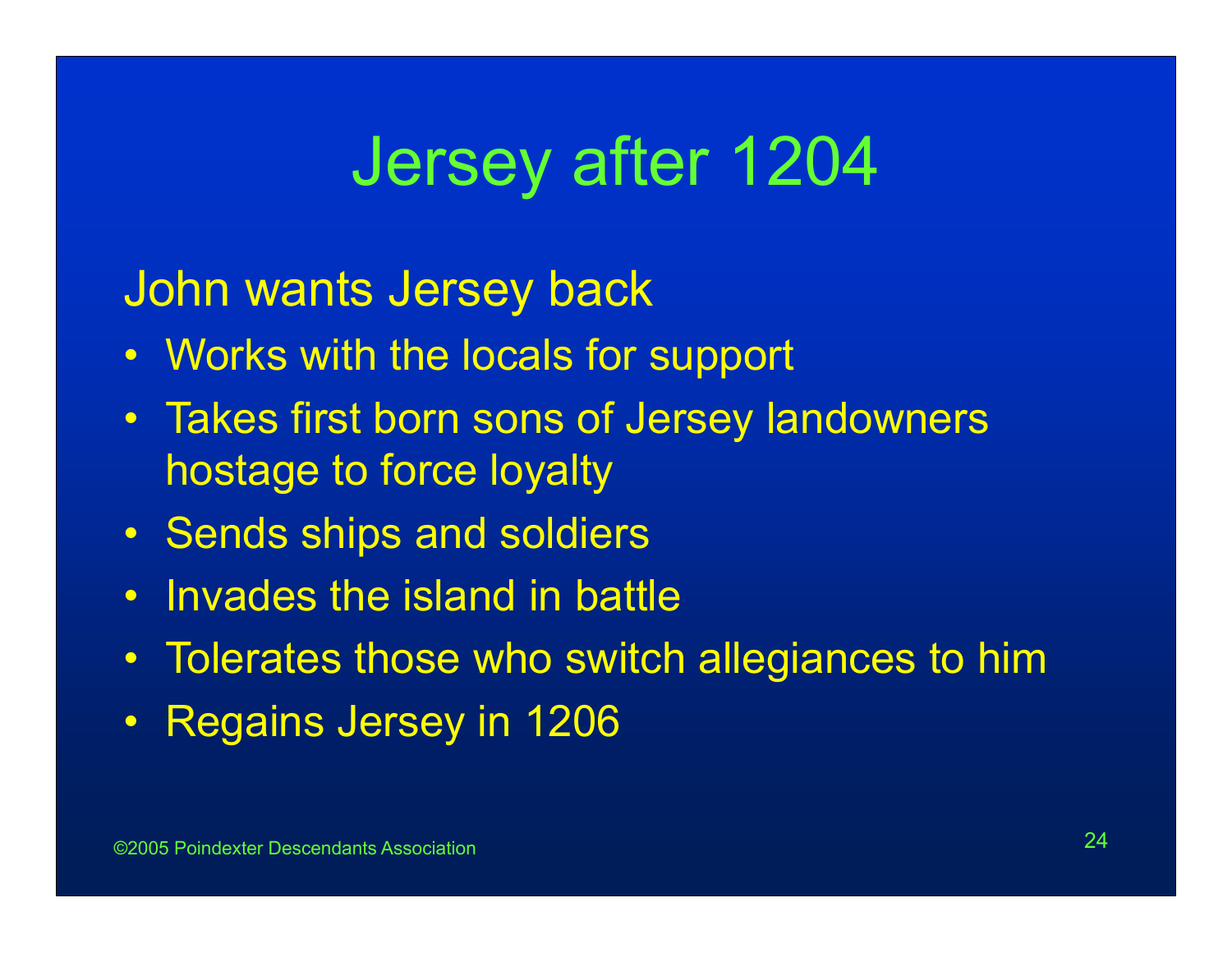### Jersey after 1204

What does John do after he regains Jersey?

- $\bullet$ Builds Mont Orgueil castle for defense
- $\bullet$ Establishes legal and economic order
- $\bullet$ Preserves the rights of the Jersey landowners
- Sometimes enforces loyalty:
	- takes hostages
	- holds inquests
	- restricts travel to Normandy to 8 days or less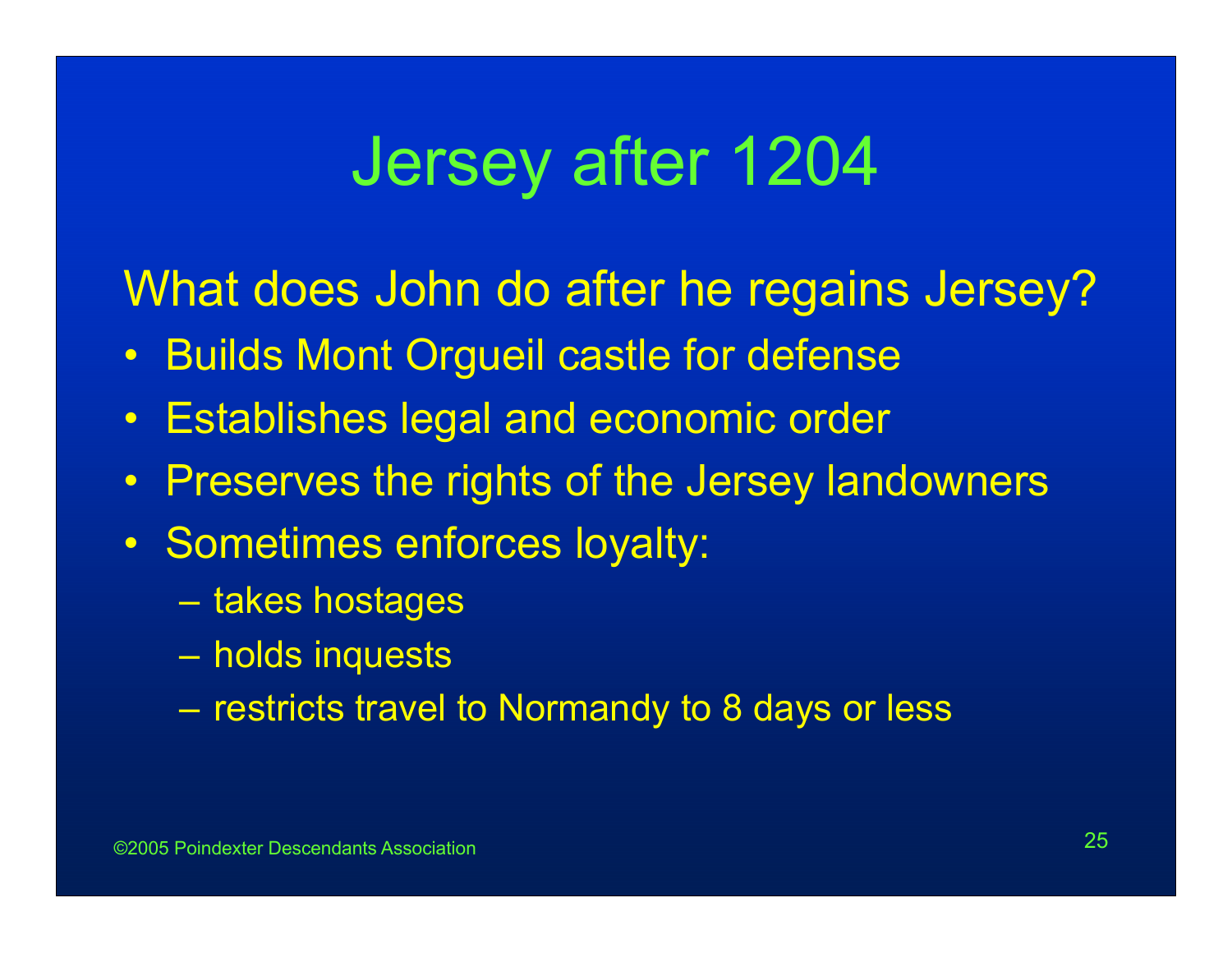### Jersey after 1204

### Plantagenets (John then Henry lll)

- Appoint good local administrators, establishing local rule of Jersey and the other Islands
- Seize land of those who side with Philip
- Redistribute forfeited land to those who have shown loyalty and support
- Need Jersey
	- hope to regain Normandy
	- hold the strategic sea route position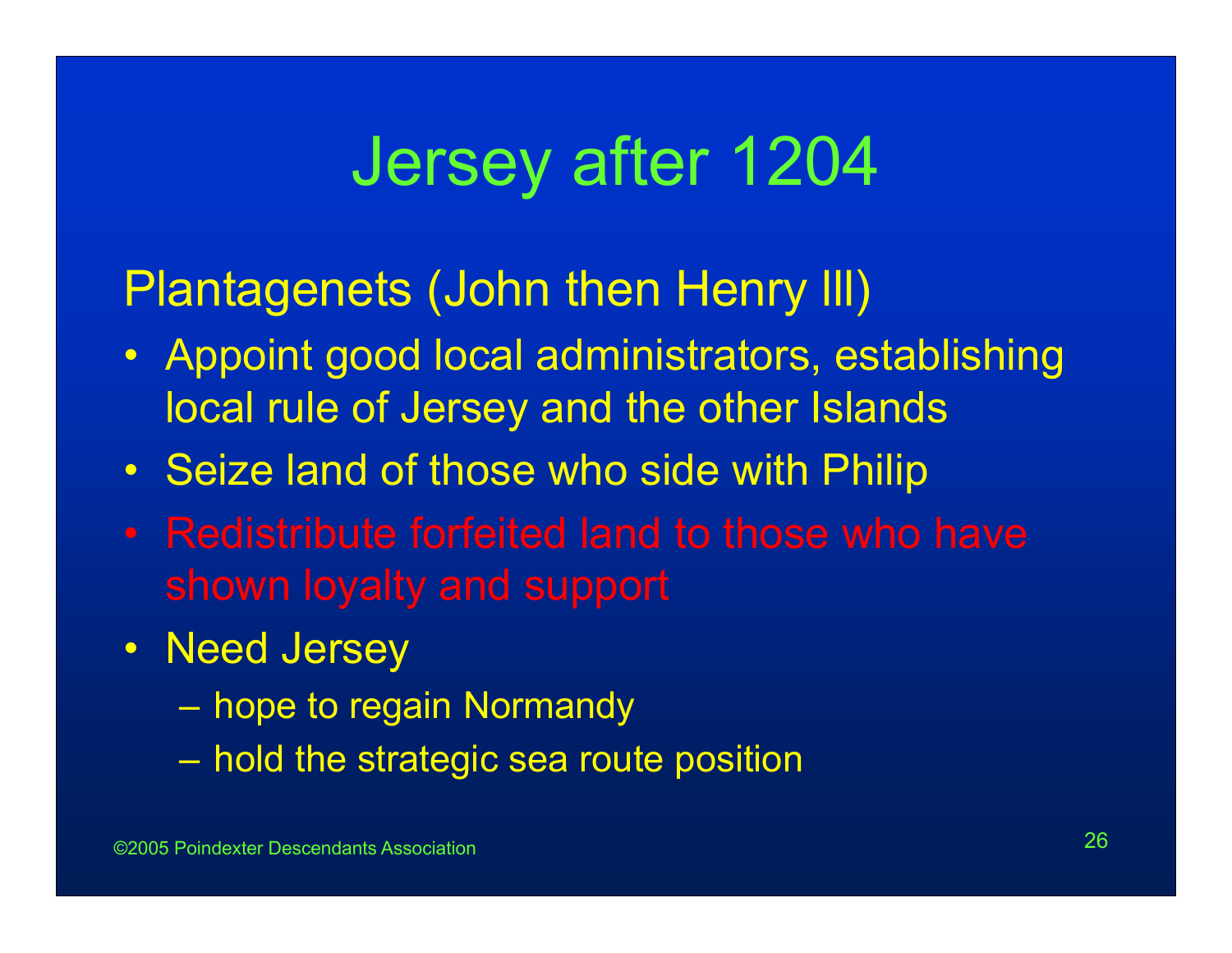### After 1204

Jersey landowners who received the forfeited land of the Norman aristocracy were raised to the status of tenant-in-chief. They now reported directly to the Duke of Normandy (that is, the King of England).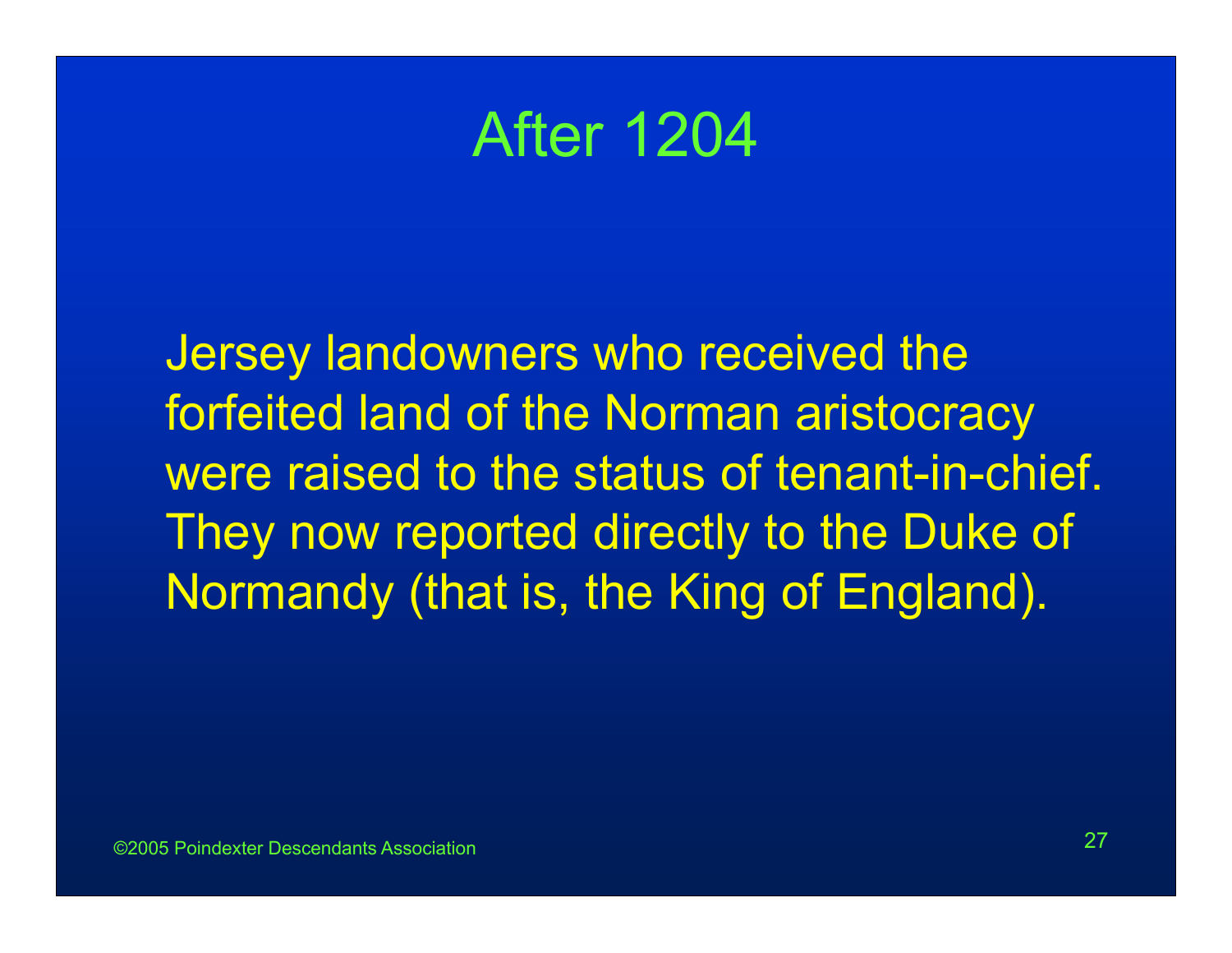### Why does Jersey remain loyal?

### Jersey supports the English King

- Plantagenets preserve the Norman heritage of the Jersey landowners
- Landowners enjoy an elevated status in their new relationship with the King
- $\bullet$  Remaining loyal is to the landowners' economic and social advantage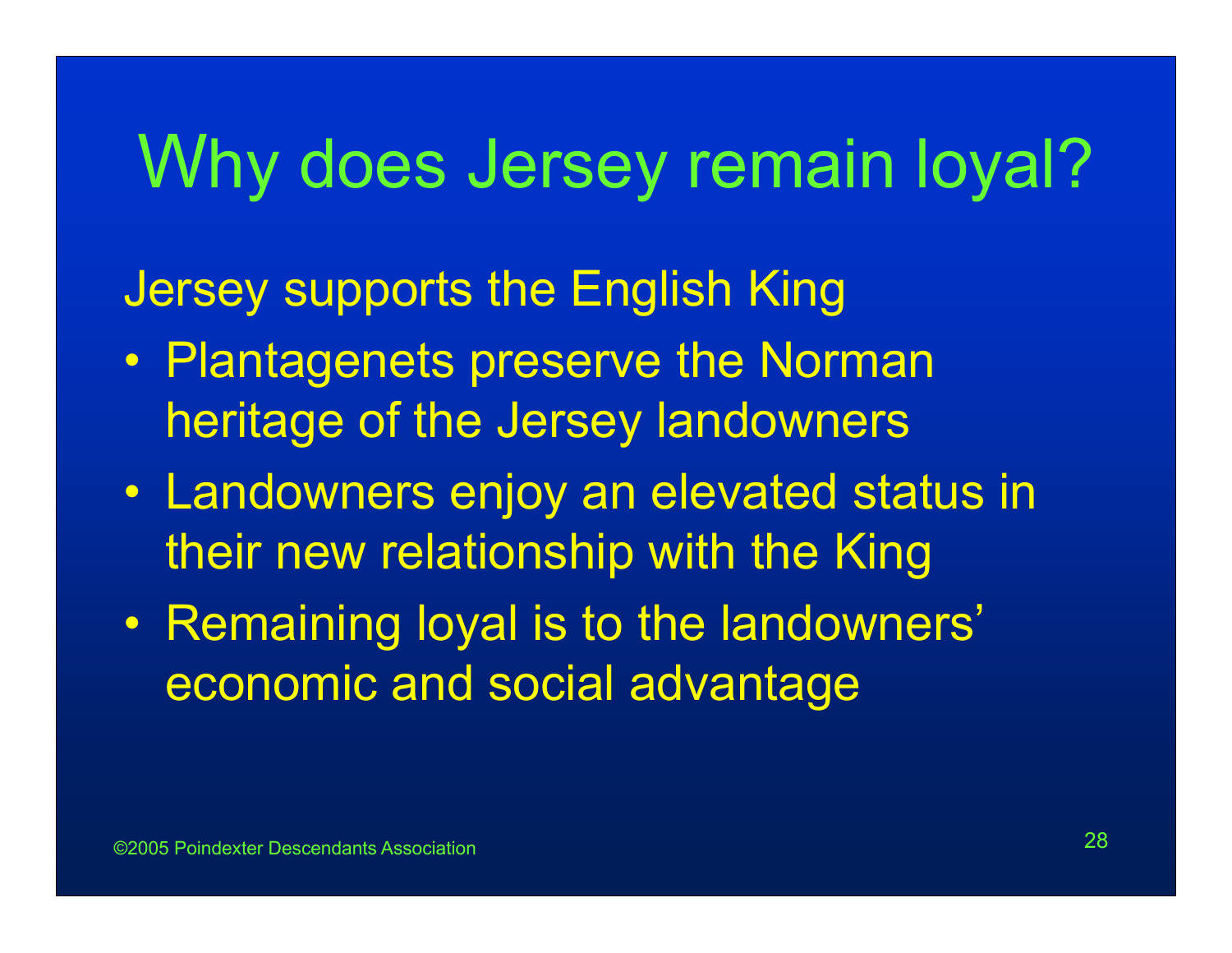### Jersey 1248-1259

- $\bullet$  Constitutions of King John, 1248
	- Established by Henry III, John's son
	- Reflects the conditions of Jersey during the time of John's reign
	- Sets up new system of government after loss of **Normandy**
- $\bullet$  Treaty of Paris, 1259
	- ends French claims to Channel Islands
	- Henry III gives up his title of Duke of Normandy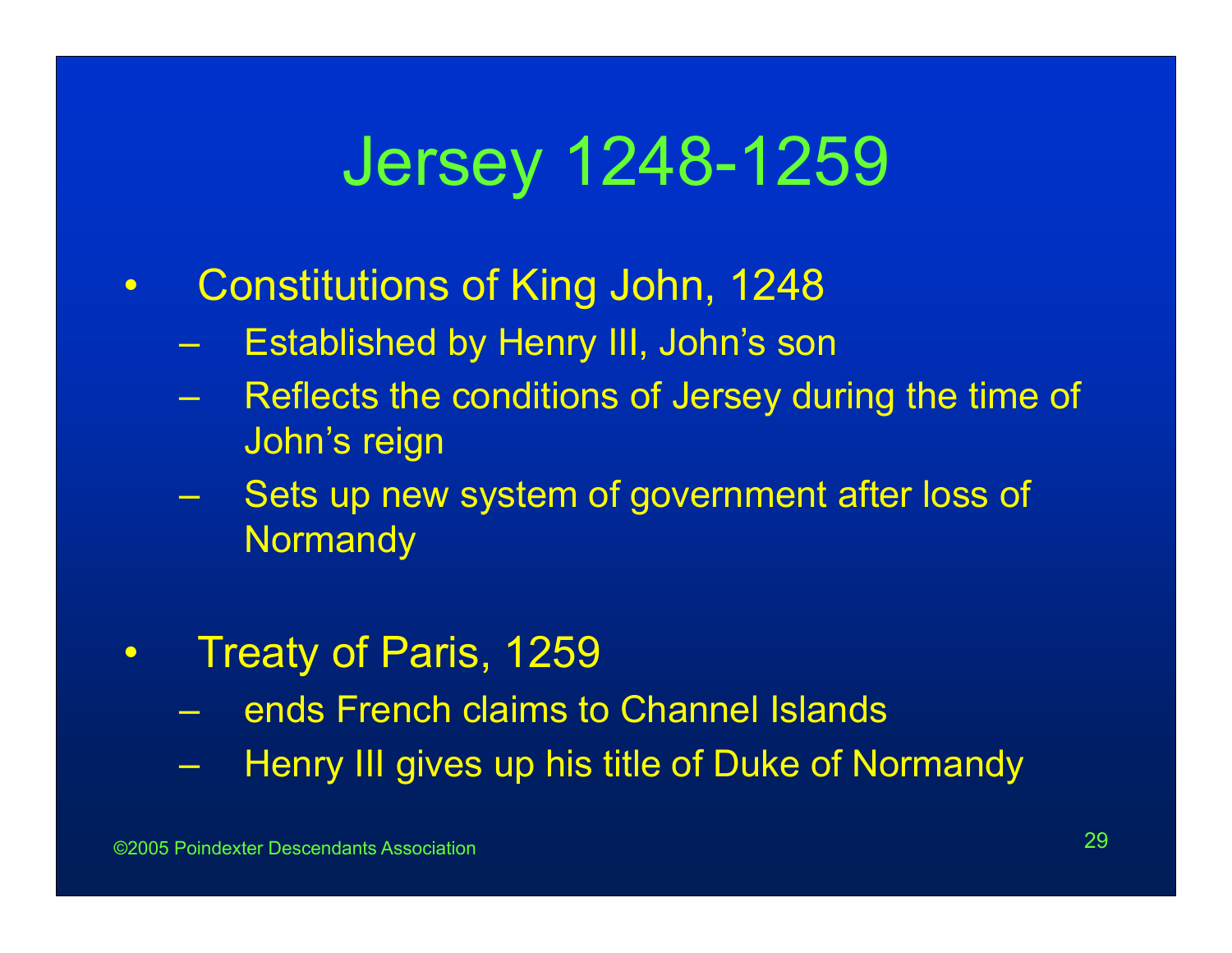### Effects of 1204

### • Today

- $\mathcal{L}_{\mathcal{A}}$  , and the set of the set of the set of the set of the set of the set of the set of the set of the set of the set of the set of the set of the set of the set of the set of the set of the set of the set of th Jersey is not part of France
- Charles Constantinopolis Jersey is not part of the United Kingdom
- Jersey is not represented in Parliament
- It is a Peculiar of the Crown
- $\bullet$  Jersey's political and constitutional foundations were laid by the reign of King Henry III, King John's son.

 <sup>30</sup> http://www.1204-2004.je/resourcecentre/readitem.asp?docID=48FromJersey 1204-2004: Official Website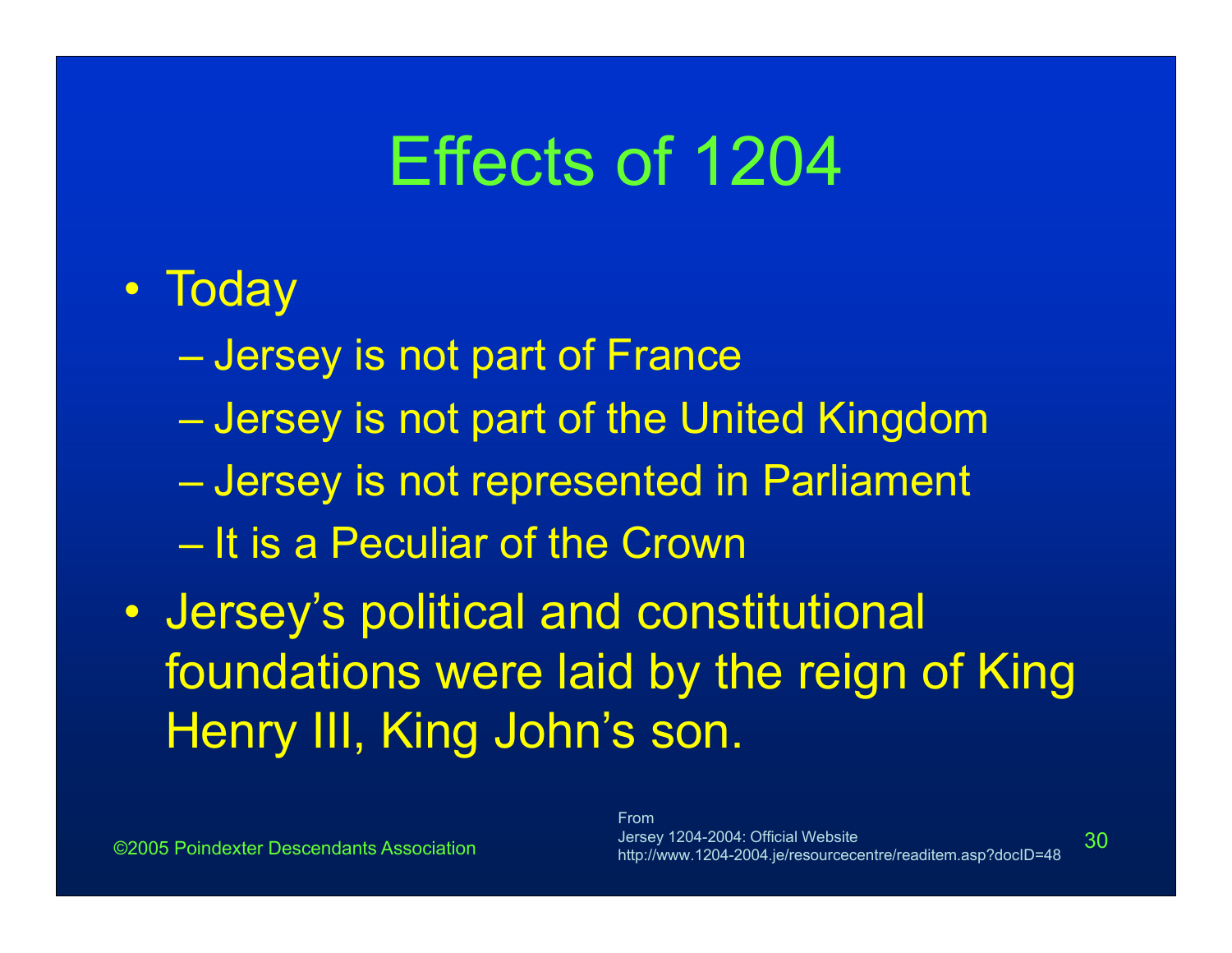• According to Landers:  $\mathcal{L}_{\mathcal{A}}$  , and the set of the set of the set of the set of the set of the set of the set of the set of the set of the set of the set of the set of the set of the set of the set of the set of the set of the set of th No traces of the name in early records of France or England and is endemic to Jersey – **He missed a few records!**

*Poingdestre-Poindexter A Norman Family*, John Poindexter Landers, 1977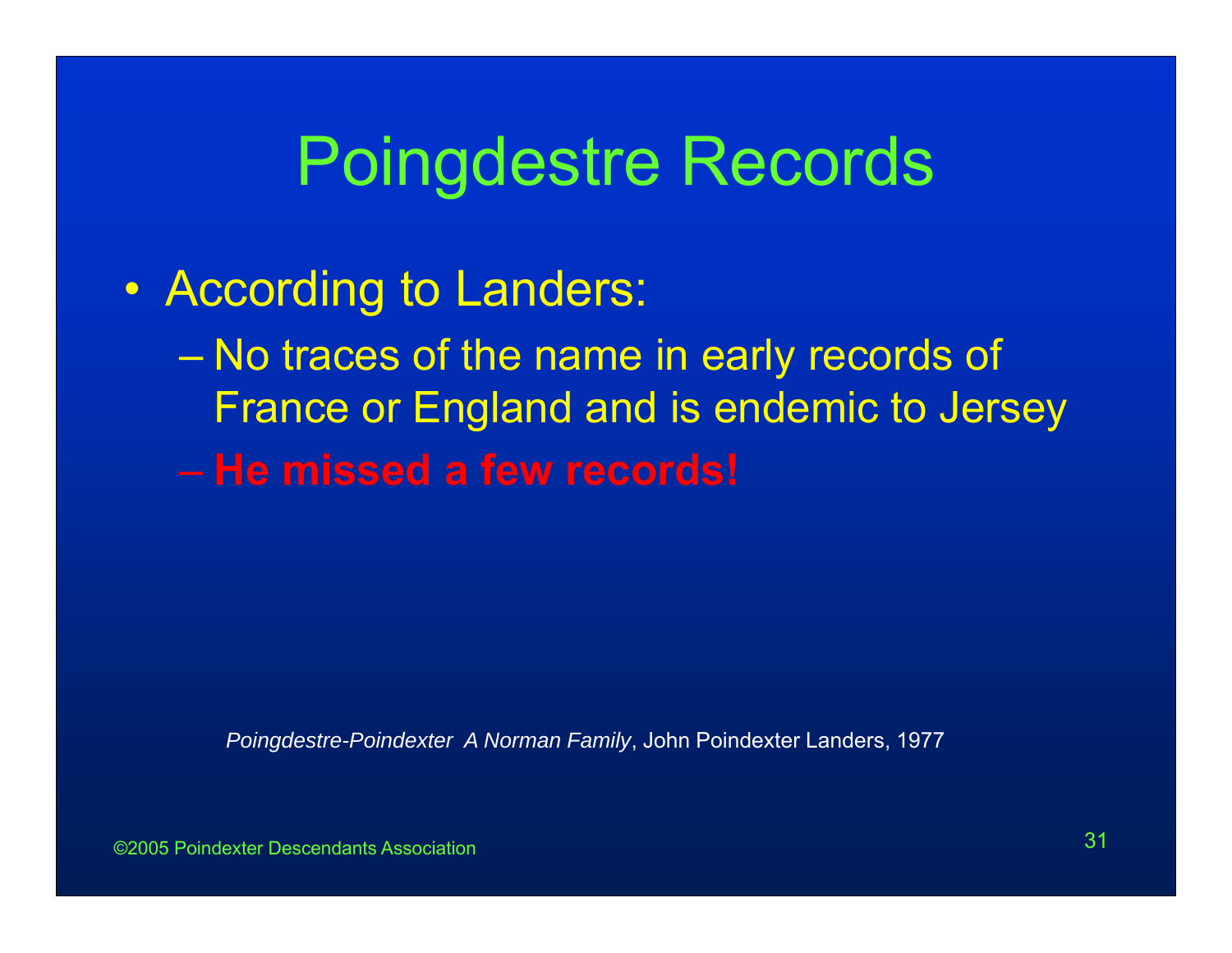#### $\bullet$ Pipe Roll of the Exchequer 1180

- Ricardus Poindestre r.c. de xli. Pro eodem.
- Richard Poindestre was in debt for a fine of 10 livres (angevins), imposed on him and a number of his compatriots in the prévôté of Bayeux for taking the great fish, which were the king's prerogative.

The Pipe Roll Society, Pipe Rolls of the Exchequer of Normandy, page 5 and Thomas Stapleton (ed.), Magni Rotuli Scaccarie Normannie, vol. I, (London 1840), pp. 6 and 271 Researched and translated by Prof. Judith Everard, Cambridge, co-author of *Jersey 1204*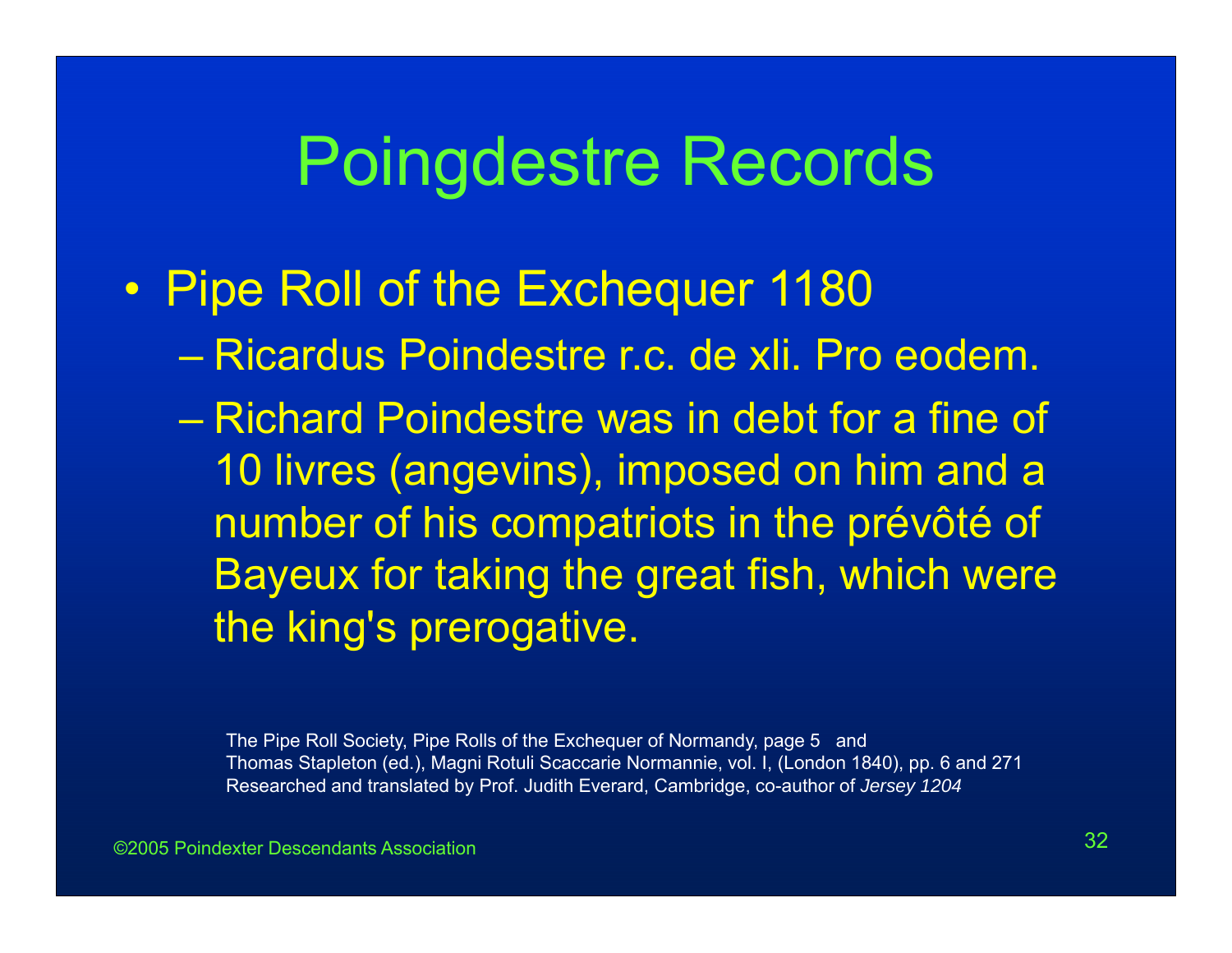#### $\bullet$ Pipe Roll of the Exchequer 1195

- Richard Poindestre was in debt, again with a large number of others, for non-payment of a tax on wine ('vinagium').
- According to Prof. Everard (Cambridge):
	- These isolated references suggest that Richard Poindestre was not himself an official of the royal government, but an ordinary free man going about his business, apparently in the Bessin. To find out more would require an arduous search through the only other written records of the period, the archives of the cathedral and local monasteries.

The Pipe Roll Society, Pipe Rolls of the Exchequer of Normandy, page 5 and Thomas Stapleton (ed.), Magni Rotuli Scaccarie Normannie, vol. I, (London 1840), pp. 6 and 271 Researched and translated by Prof. Judith Everard, Cambridge, co-author of *Jersey 1204*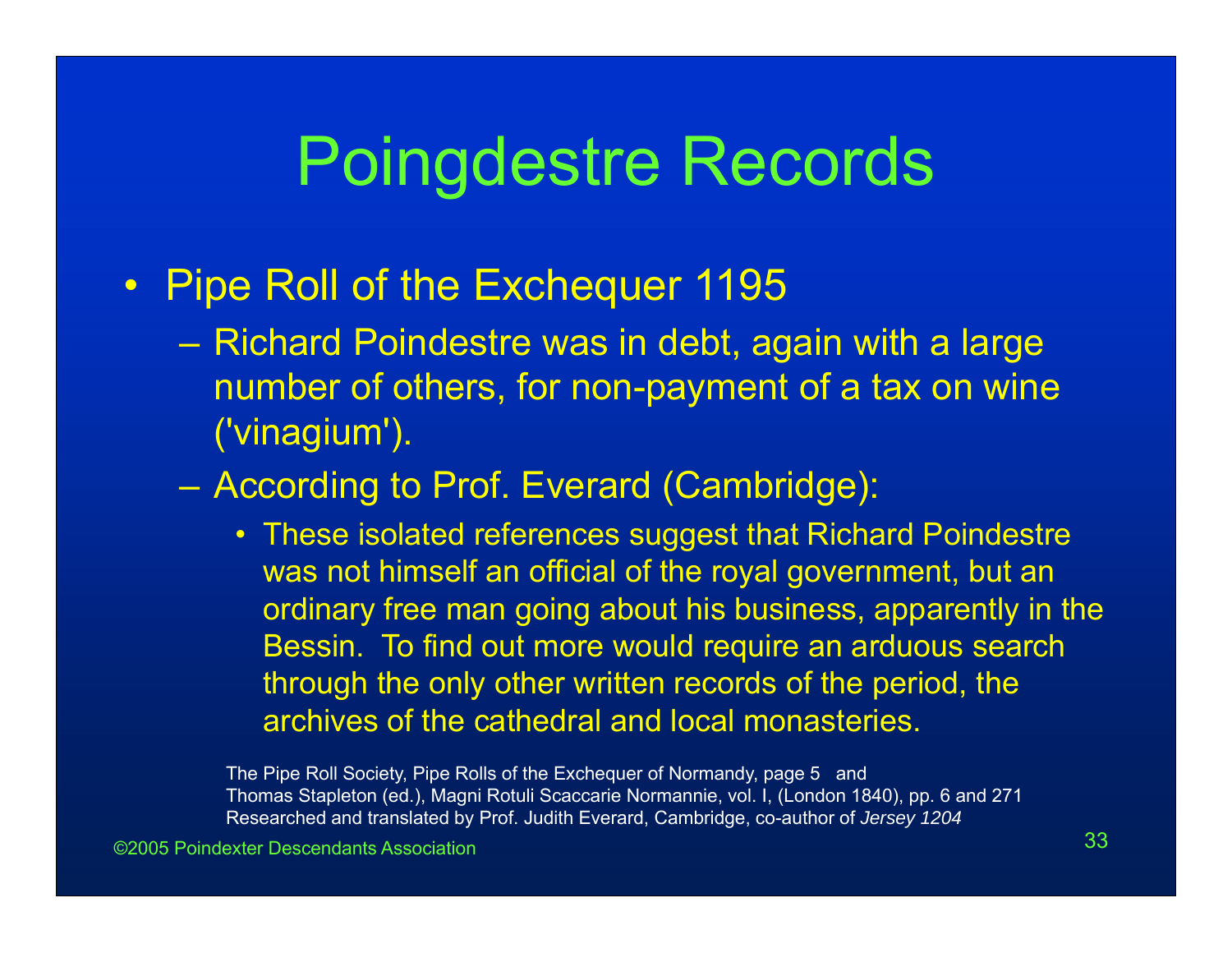### Royal Pipe Roll Society

• Henry I pipe roll will be published probably next year, with an 1130 A.D. reference to Poindestre.

Email from Membership Secretary of the Royal Pipe Roll Society to Jamie, May 2010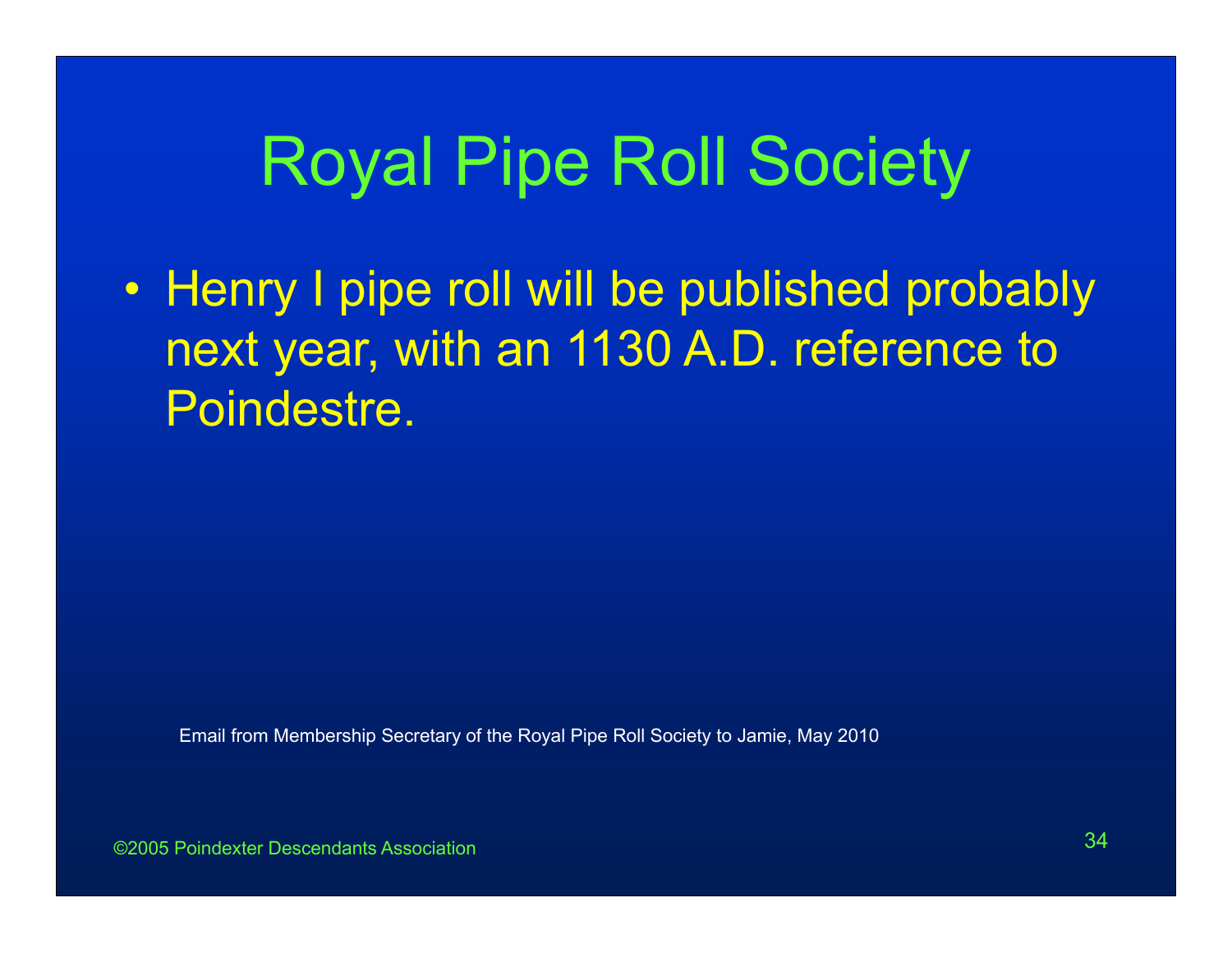#### • According to Landers:

- $\mathcal{L}_{\mathcal{A}}$  , and the set of the set of the set of the set of the set of the set of the set of the set of the set of the set of the set of the set of the set of the set of the set of the set of the set of the set of th Earliest record he found of "Poingdestre in Jersey" was in an archive in St. Lô (Normandy) dated 1250
- Geoffrey and Raoul Poingdestre are mentioned as land owners in Jersey.
- Landers does NOT tell us what document or what archive.

*Poingdestre-Poindexter A Norman Family*, John Poindexter Landers, 1977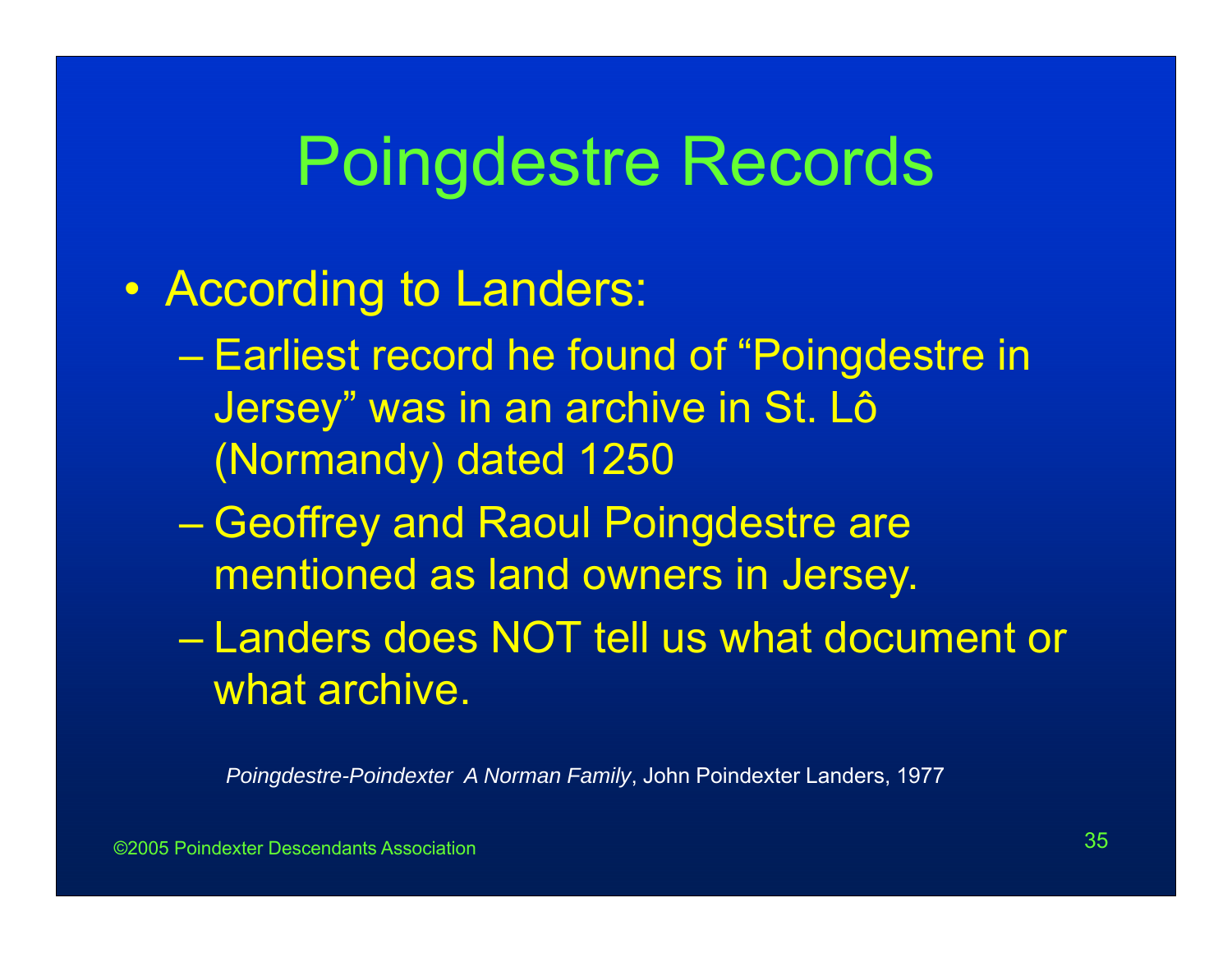- Assize Role of 1309
- Pierre Poingdestre is listed as owning land in St. Clement, Jersey.



Sources:www.societe-jersiaise.org/whitsco/balleinenam.htm Landers bookOther sources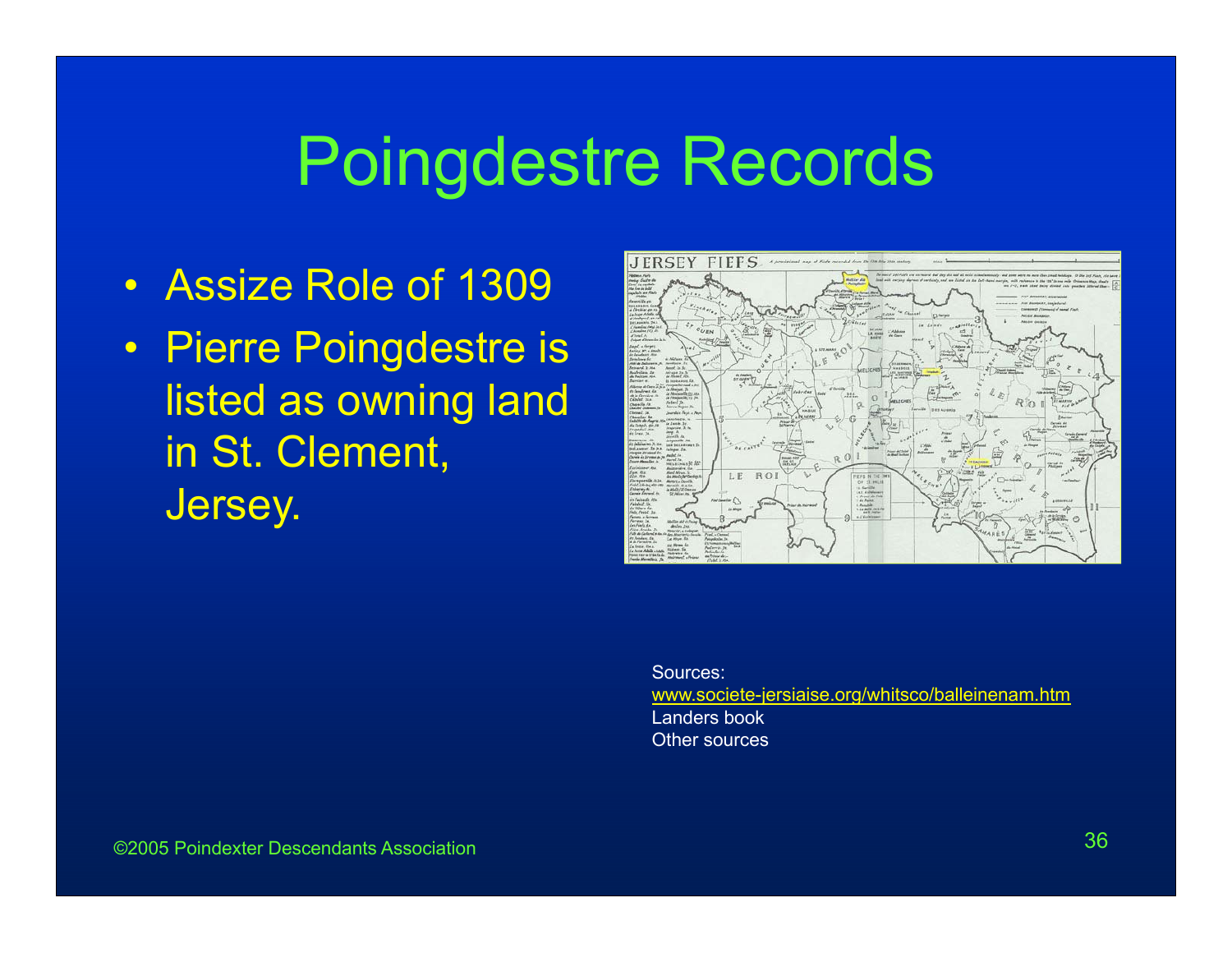### About the Assize Role of 1309

- $\bullet$ Entitlement to rights of old
- $\bullet$  Those named are defending their claims:
	- Lands held by ancestors 'from time immemorial'
	- $\mathcal{L}_{\mathcal{A}}$  , and the set of the set of the set of the set of the set of the set of the set of the set of the set of the set of the set of the set of the set of the set of the set of the set of the set of the set of th 'Natives' of Jersey
- Crown argued that the landowners rights were 'only' from the time of King John
- Legal disputes continue for decades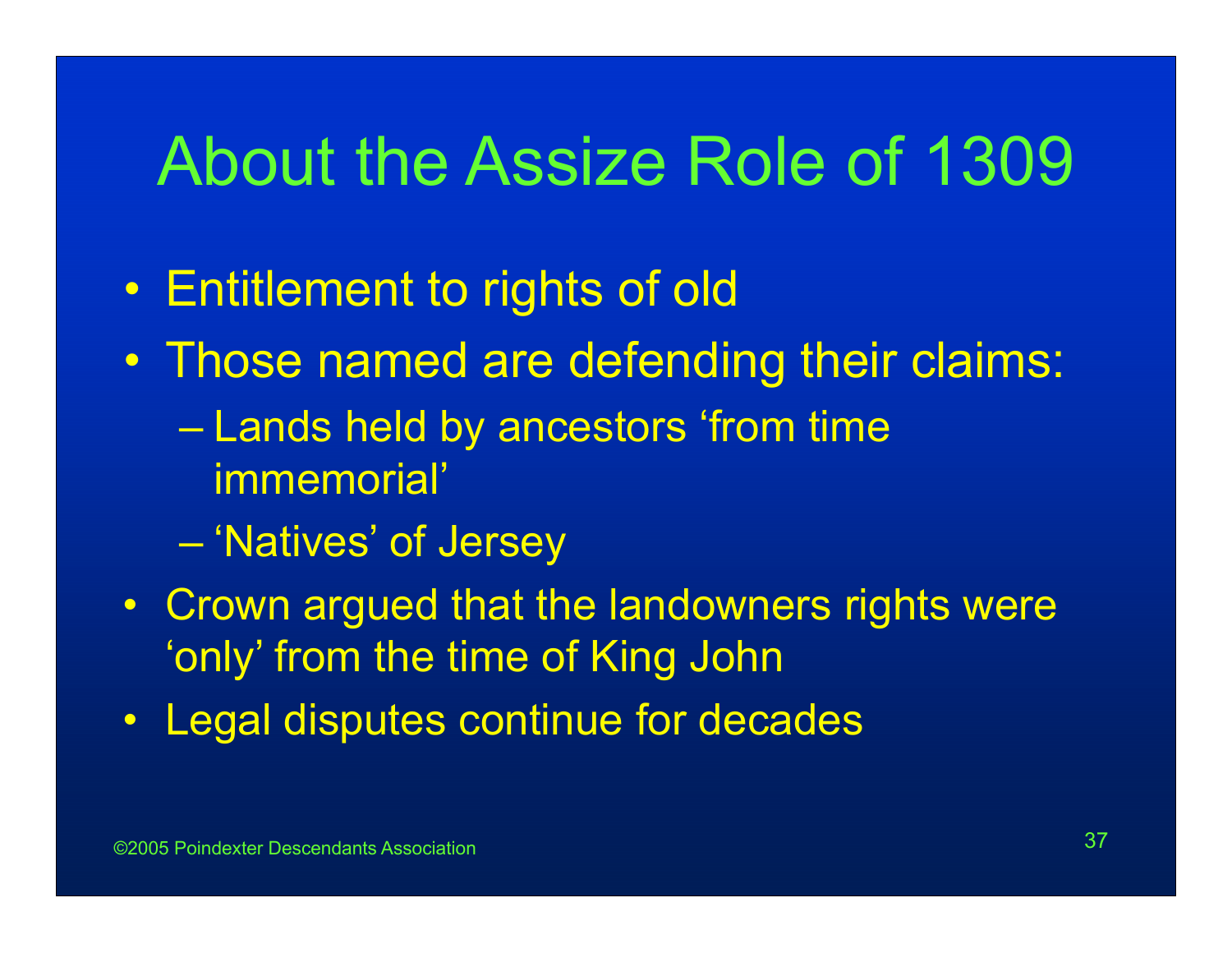### About the Assize Role of 1309

### Of those named in 1309

- $\bullet$ Originally had land in Normandy and Jersey
- •Had family in both locations
- In the 1204 aftermath, their family status had been elevated due to the forfeited lands of the old Norman aristocracy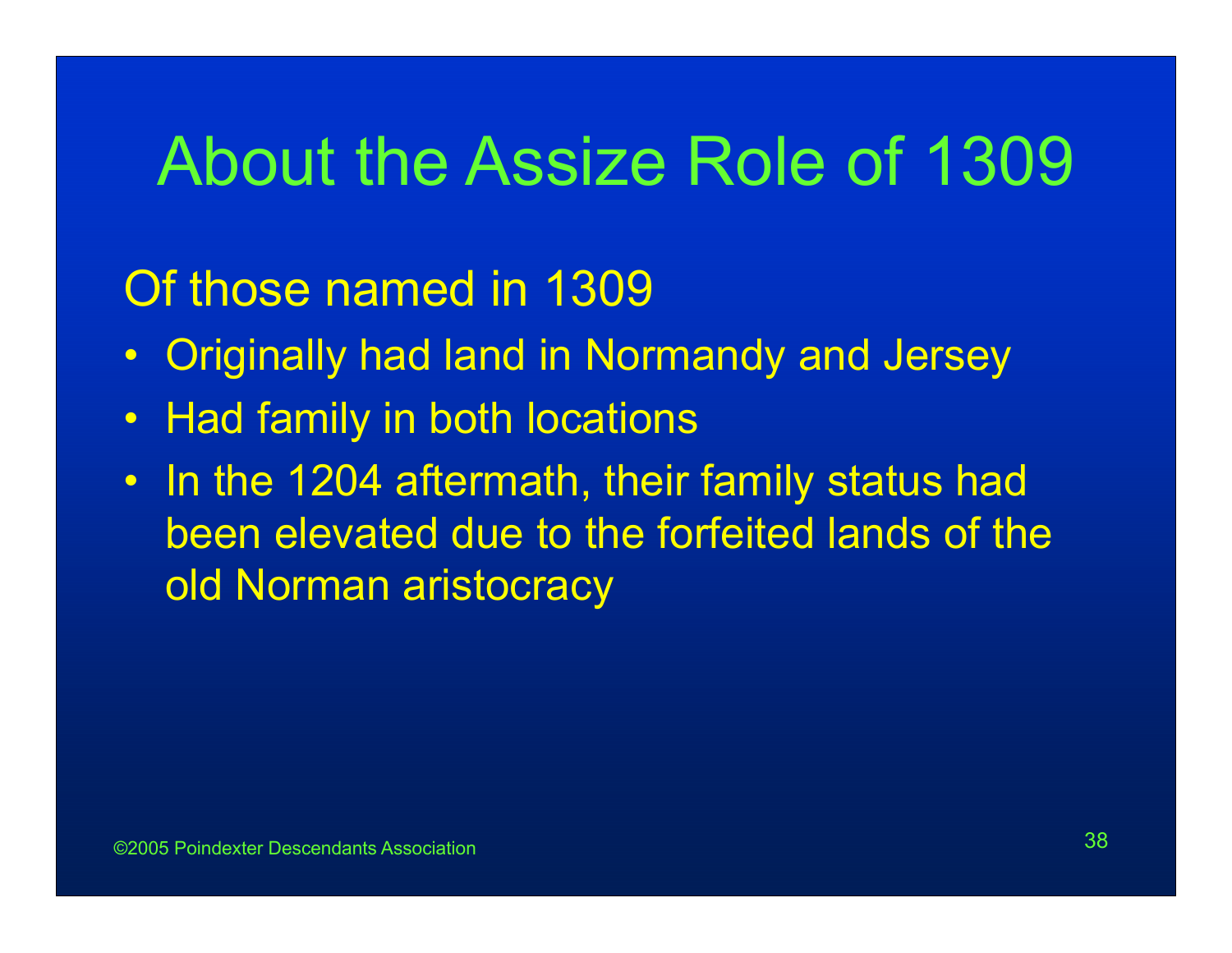### About the Assize Role of 1309

 $\bullet$  It cannot be proved that the family Poingdestre fit these same characteristics, but being named on the Assize Role is a topic for further investigation.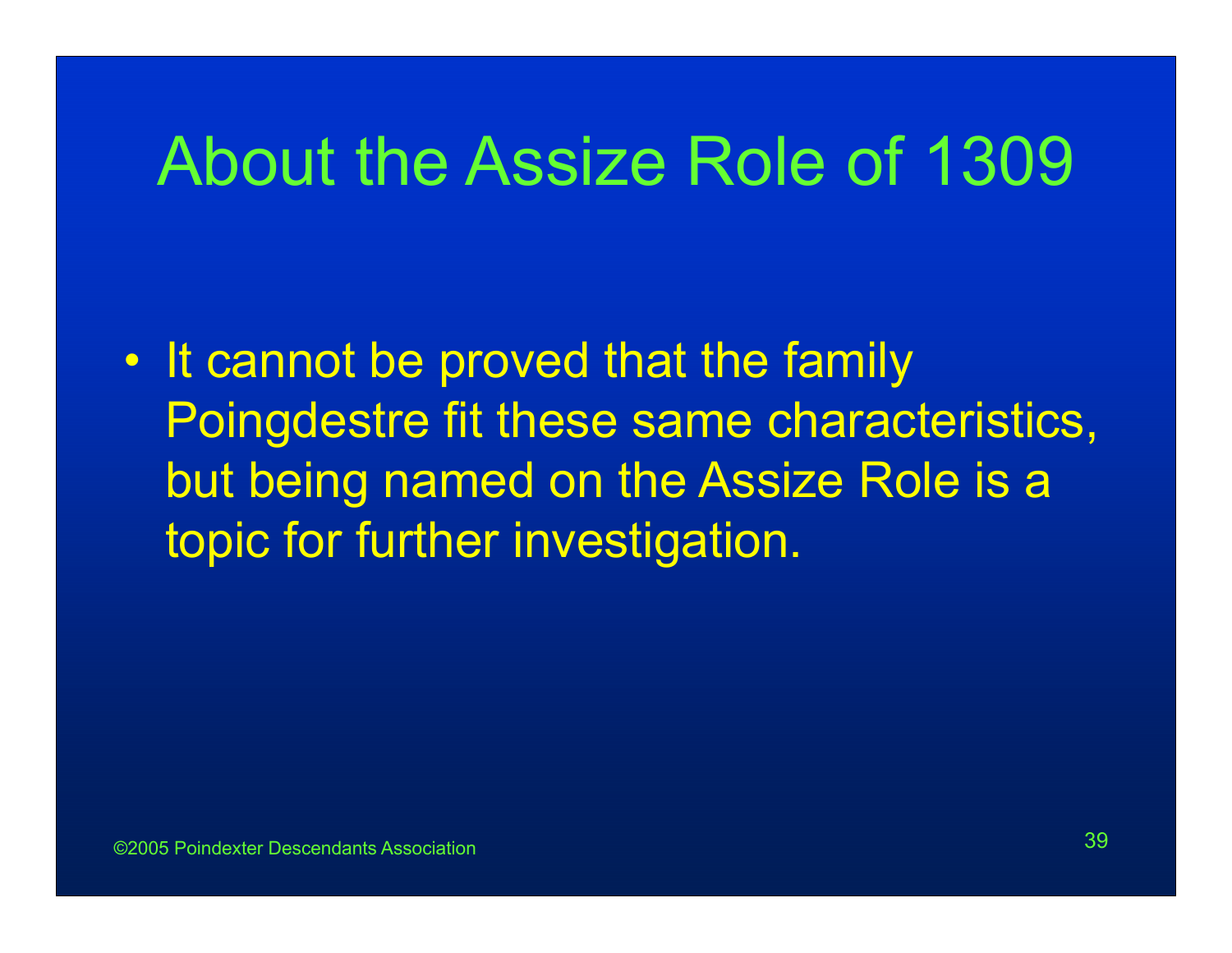### Our Lineage Beginnings

- $\bullet$  Jean (John) Poingdestre  $\mathcal{L}_{\mathcal{A}}$  , and the set of the set of the set of the set of the set of the set of the set of the set of the set of the set of the set of the set of the set of the set of the set of the set of the set of the set of th Jurat of the Royal Court of Jersey 1367-1368 – Charles Constantinopolis Landowner in St. Saviours Parrish in Jersey  $\bullet$  Earliest record of Fief es Poingdestres is 1419.
	- Charles Constantinopolis Jean Poingdestre (ll)  $\mathcal{L}_{\mathcal{A}}$  , and the set of the set of the set of the set of the set of the set of the set of the set of the set of the set of the set of the set of the set of the set of the set of the set of the set of the set of th Jurat 1382, 1389 – Paris Paris II. Baillif if Jersey 1414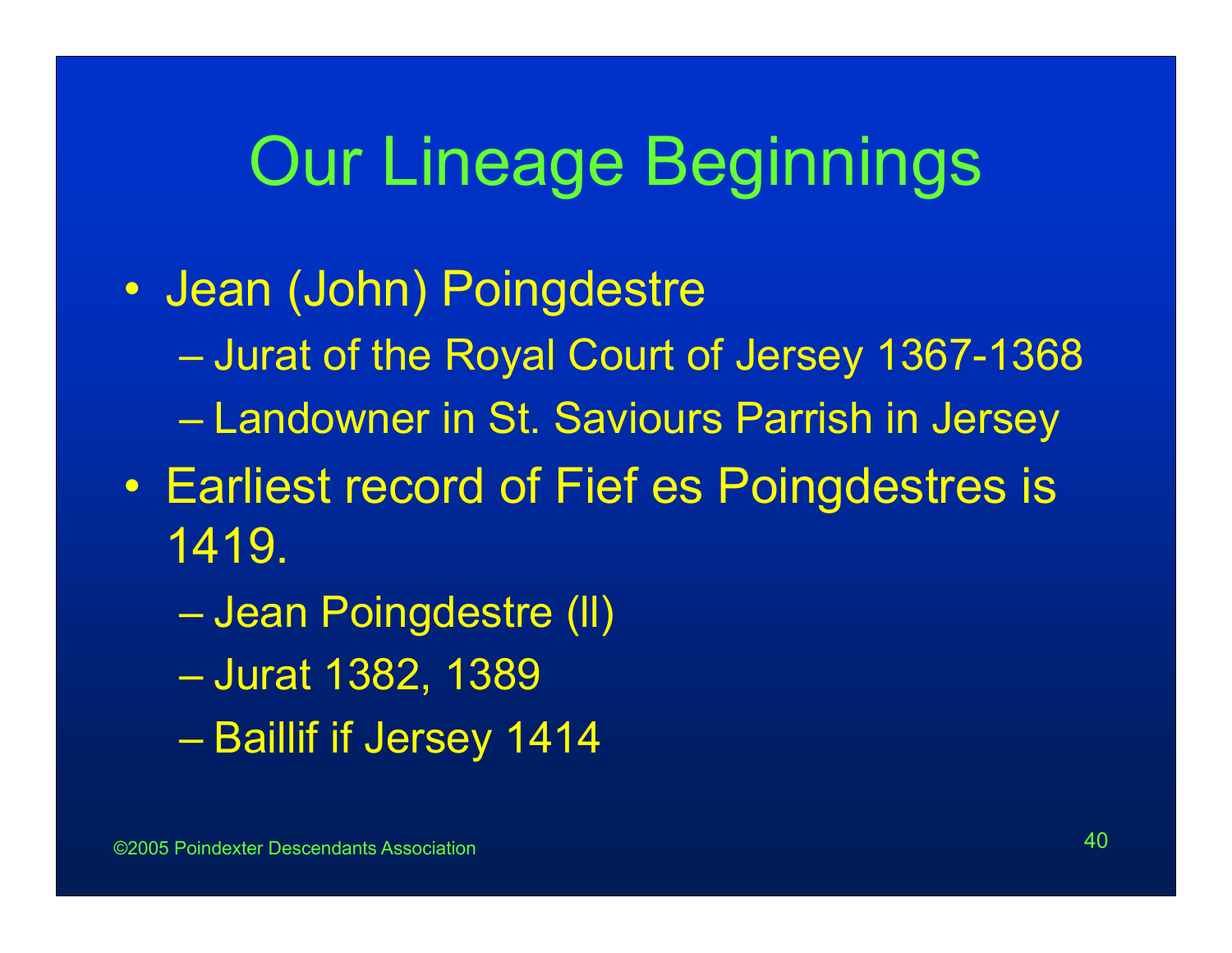

#### ©2005 Poindexter Descendants Association

#### <sup>41</sup> Old Jersey Houses, Vol II, by Joan Stevens, c.1977 SOURCE:Back inside cover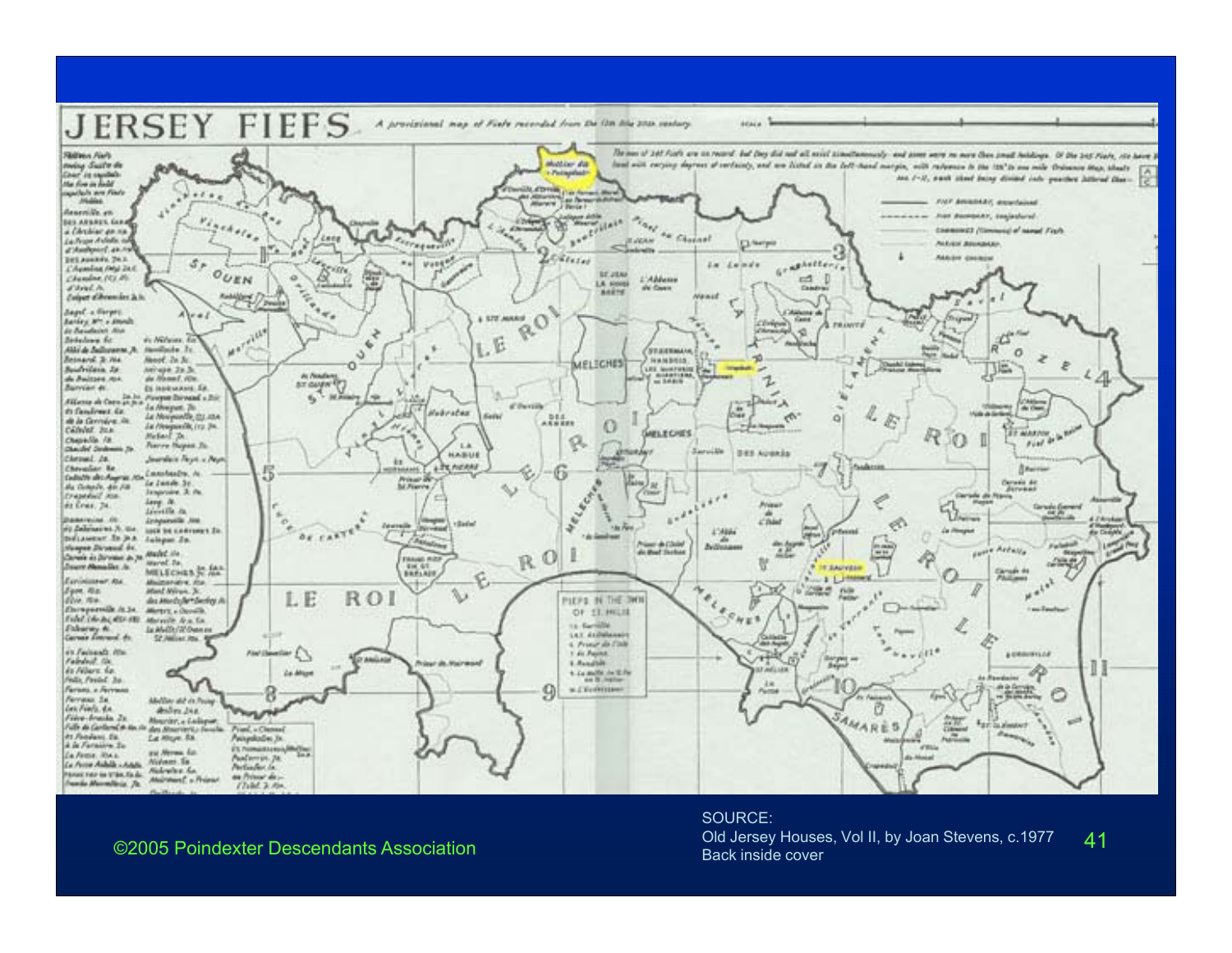# Friday the 13th

- $\bullet$ 1307, October 13th
- $\bullet$  King Philip owes the Knights Templar money for a war with England.
- $\bullet$ **Pope Clement V had tried to convince Templers and** Hospitaliers to combine two years before.
- $\bullet$ Philip convinces Clement the Templers are anti-church.
- $\bullet$ Cement allows Philip to arrest and execute Templers.
- $\bullet$ Those who got away escaped to English ruled lands.
- $\bullet$  Did these knights receive land from the English King? Was one a Poingdester?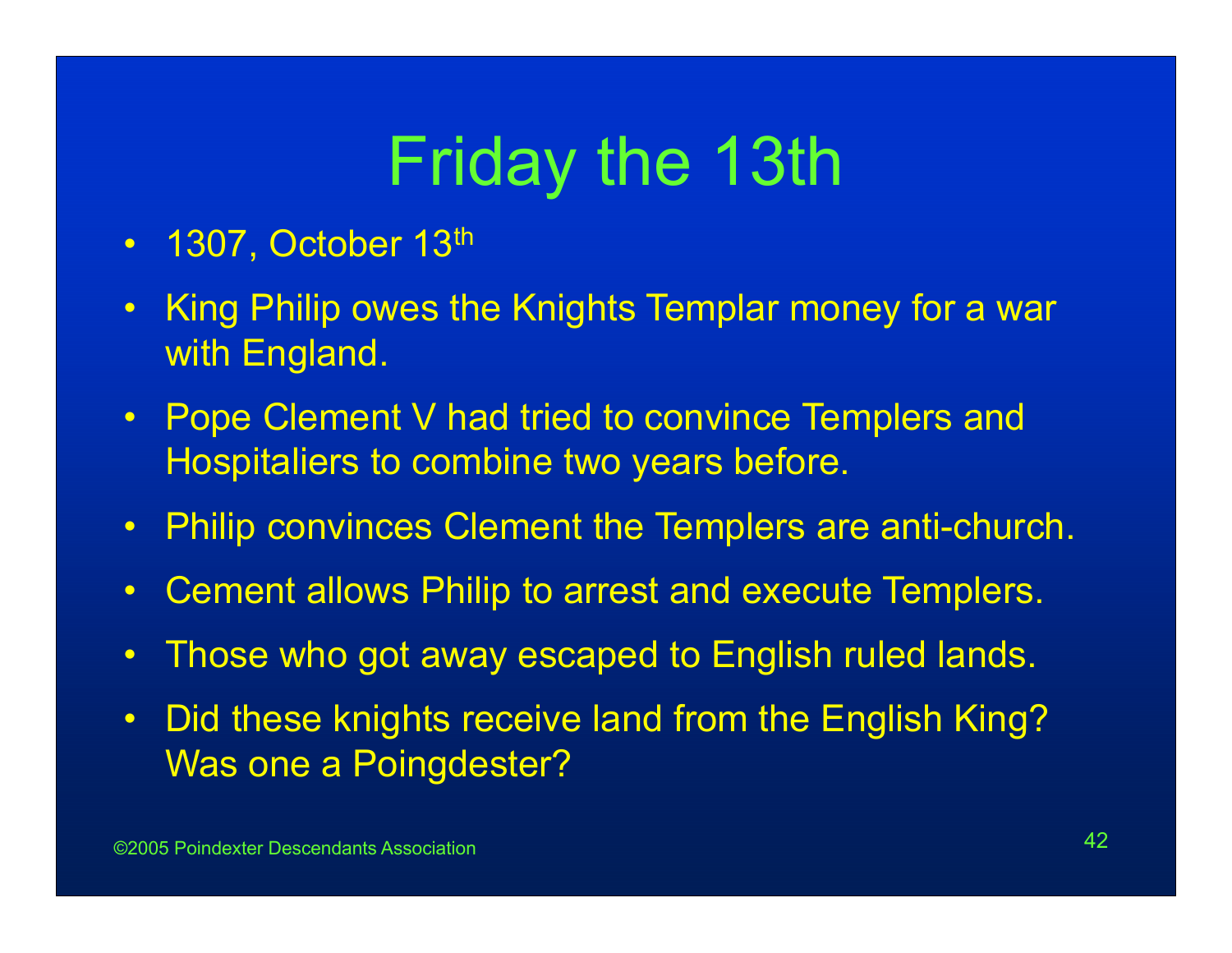### Sources and Web Sites

- Jersey 1204-2004 Official website http://www.1204-2004.je/
- •BBC Beyond the Broadcast: Making History
- • http://www.bbc.co.uk/education/beyond/factshee ts/makhist/makhist10\_prog8c.shtml
- Kings and Queens of England http://www.royal.gov.uk/output/Page60.asp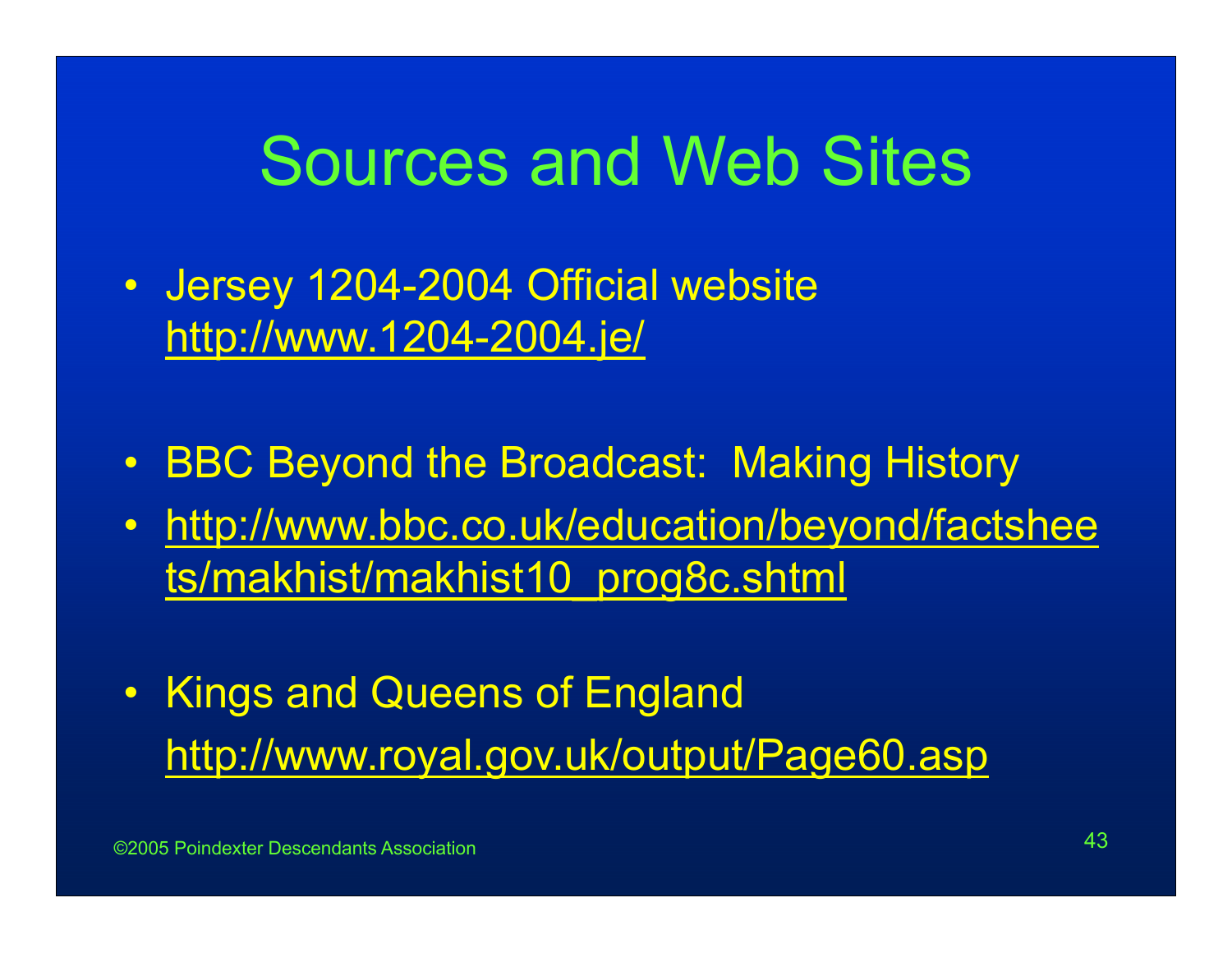### Further Reading

 $\bullet$  Jersey 1204: The forging of an island community; by J.A. Everard and J.C. **Holt** 

Thames and Hudson, c. 2004

 www.poindexterfamily.org/history/publications .html



Soceite Jeriasise members' web pages www.societe-jersiaise.org/\_pages/\_members.html